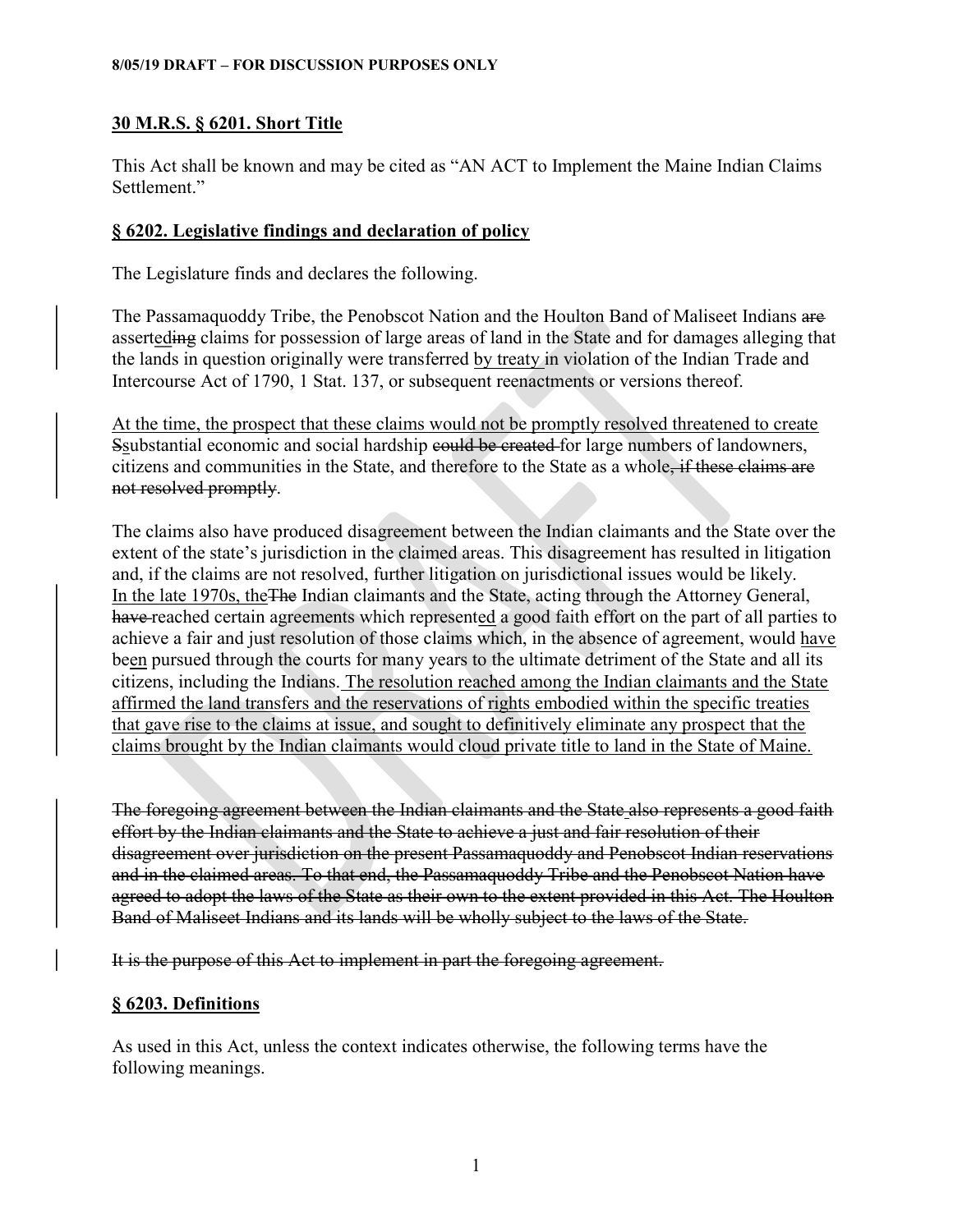1. Commission. "Commission" means the Maine Indian Tribal-State Commission created by section 6212.

2. Houlton Band of Maliseet Indians. "Houlton Band of Maliseet Indians" means the Maliseet Tribe of Indians as constituted on March 4, 1789, and all its predecessors and successors in interest, which, as of the date of passage of this Act, are represented, as to lands within the United States, by the Houlton Band Council of the Houlton Band of Maliseet Indians.

2-A. Houlton Band Trust LandReservation. "Houlton Band Trust LandReservation" means land or natural resources acquired by the secretary in trust for the Houlton Band of Maliseet Indians, in compliance with the terms of this Act and the Maine Indian Claims Settlement Act of 1980, United States Public Law 96-420, with moneys from the original \$900,000 congressional appropriation and interest thereon deposited in the Land Acquisition Fund established for the Houlton Band of Maliseet Indians pursuant to United States Public Law 96-420, Section 5, United States Code, Title 25, Section 1724, or with proceeds from a taking of Houlton Band Trust Reservation Llands for public uses pursuant to the laws of this State or the United States.

2-B. Maliseet Indian territory. "Maliseet Indian territory" means that territory defined as the Houlton Band Reservation and any other lands held in trust by the United States for the benefit of the Houlton Band of Maliseet Indians or its members.

3. Land or other natural resources. "Land or other natural resources" means any real property or other natural resources, or any interest in or right involving any real property or other natural resources, including, but without limitation, minerals and mineral rights, timber and timber rights, water and water rights and hunting and fishing rights.

4. Laws of the State. "Laws of the State" means the Constitution and all statutes, rules or regulations and the common law of the State and its political subdivisions, and subsequent amendments thereto or judicial interpretations thereof.

5. Passamaquoddy Indian Reservation. "Passamaquoddy Indian Reservation" means those lands reserved to the Passamaquoddy Tribe by agreement with the State of Massachusetts dated September 19, 1794, excepting any parcel within such lands transferred to a person or entity other than a member of the Passamaquoddy Tribe subsequent to such agreement and prior to the effective date of this Act. If any lands reserved to the Passamaquoddy Tribe by the aforesaid agreement hereafter are acquired by the Passamaquoddy Tribe, or the secretary on its behalf, that land shall be included within the Passamaquoddy Indian Reservation. For purposes of this subsection, the lands reserved to the Passamaquoddy Tribe by the aforesaid agreement shall be limited to Indian Township in Washington County; Pine Island, sometimes referred to as Taylor's Island, located in Big Lake, in Washington County; 100 acres of land located on Nemcass Point, sometimes referred to as Governor's Point, located in Washington County and shown on a survey of John Gardner which is filed in the Maine State Archives, Executive Council Records, Report Number 264 and dated June 5, 1855; 100 acres of land located at Pleasant Point in Washington County as described in a deed to Captain John Frost from Theodore Lincoln, Attorney for Benjamin Lincoln, Thomas Russell, and John Lowell dated July 14, 1792, and recorded in the Washington County Registry of Deeds on April 27, 1801, at Book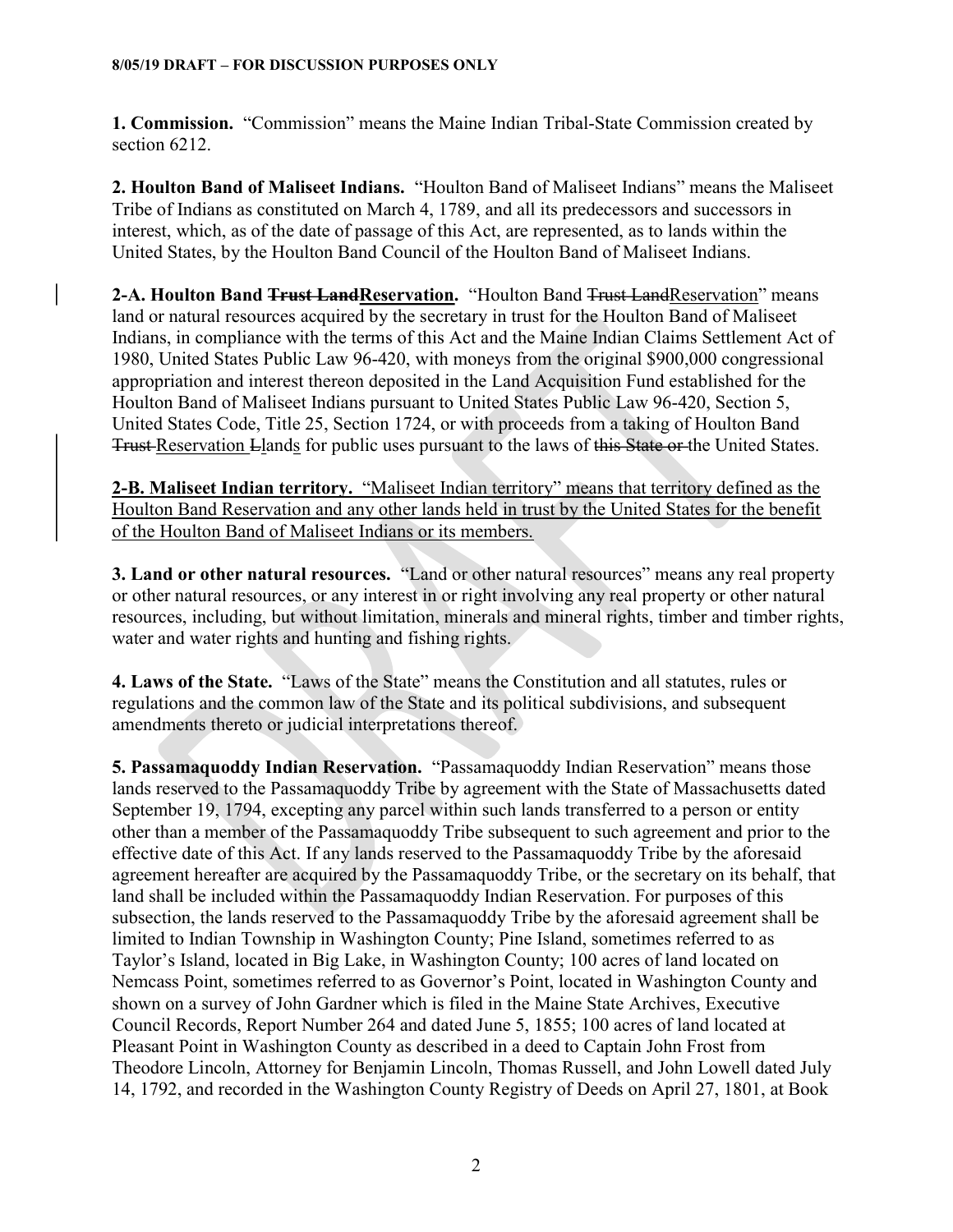3, Page 73; and those 15 islands in the St. Croix River in existence on September 19, 1794 and located between the head of the tide of that river and the falls below the forks of that river, both of which points are shown on a 1794 plan of Samuel Titcomb which is filed in the Maine State Archives in Maine Land Office Plan Book Number 1, page 33. The "Passamaquoddy Indian Reservation" includes those lands which have been or may be acquired by the Passamaquoddy Tribe within that portion of the Town of Perry which lies south of Route 1 on the east side of Route 190 and south of lands now owned or formerly owned by William Follis on the west side of Route 190, provided that no such lands may be included in the Passamaquoddy Indian Reservation until the Secretary of State receives certification from the treasurer of the Town of Perry that the Passamaquoddy Tribe has paid to the Town of Perry the amount of \$350,000, provided that the consent of the Town of Perry would be voided unless the payment of the \$350,000 is made within 120 days of the effective date of this section. Any commercial development of those lands must be by approval of the voters of the Town of Perry with the exception of land development currently in the building stages.

6. Passamaquoddy Indian territory. "Passamaquoddy Indian territory" means that territory defined by section 6205, subsection 1.

7. Passamaquoddy Tribe. "Passamaquoddy Tribe" means the Passamaquoddy Indian Tribe as constituted on March 4, 1789, and all its predecessors and successors in interest, which, as of the date of passage of this Act, are represented by the Joint Tribal Council of the Passamaquoddy Tribe, with separate councils at the Indian Township and Pleasant Point Reservations.

8. Penobscot Indian Reservation. "Penobscot Indian Reservation" means the islands in the Penobscot River reserved to the Penobscot Nation by agreement with the States of Massachusetts and Maine consisting solely of Indian Island, also known as Old Town Island, and all islands in that river northward thereof that existed on June 29, 1818, excepting any island transferred to a person or entity other than a member of the Penobscot Nation subsequent to June 29, 1818, and prior to the effective date of this Act. If any land within Nicatow Island is hereafter acquired by the Penobscot Nation, or the secretary on its behalf, that land must be included within the Penobscot Indian Reservation.

The "Penobscot Indian Reservation" includes the following parcels of land that have been or may be acquired by the Penobscot Nation from Bangor Pacific Hydro Associates as compensation for flowage of reservation lands by the West Enfield dam: A parcel located on the Mattagamon Gate Road and on the East Branch of the Penobscot River in T.6 R.8 WELS, which is a portion of the "Mattagamon Lake Dam Lot" and has an area of approximately 24.3 acres, and Smith Island in the Penobscot River, which has an area of approximately one acre.

The "Penobscot Indian Reservation" also includes a certain parcel of land located in Argyle, Penobscot County consisting of approximately 714 acres known as the Argyle East Parcel and more particularly described as Parcel One in a deed from the Penobscot Indian Nation to the United States of America dated November 22, 2005 and recorded at the Penobscot County Registry of Deeds in Book 10267, Page 265.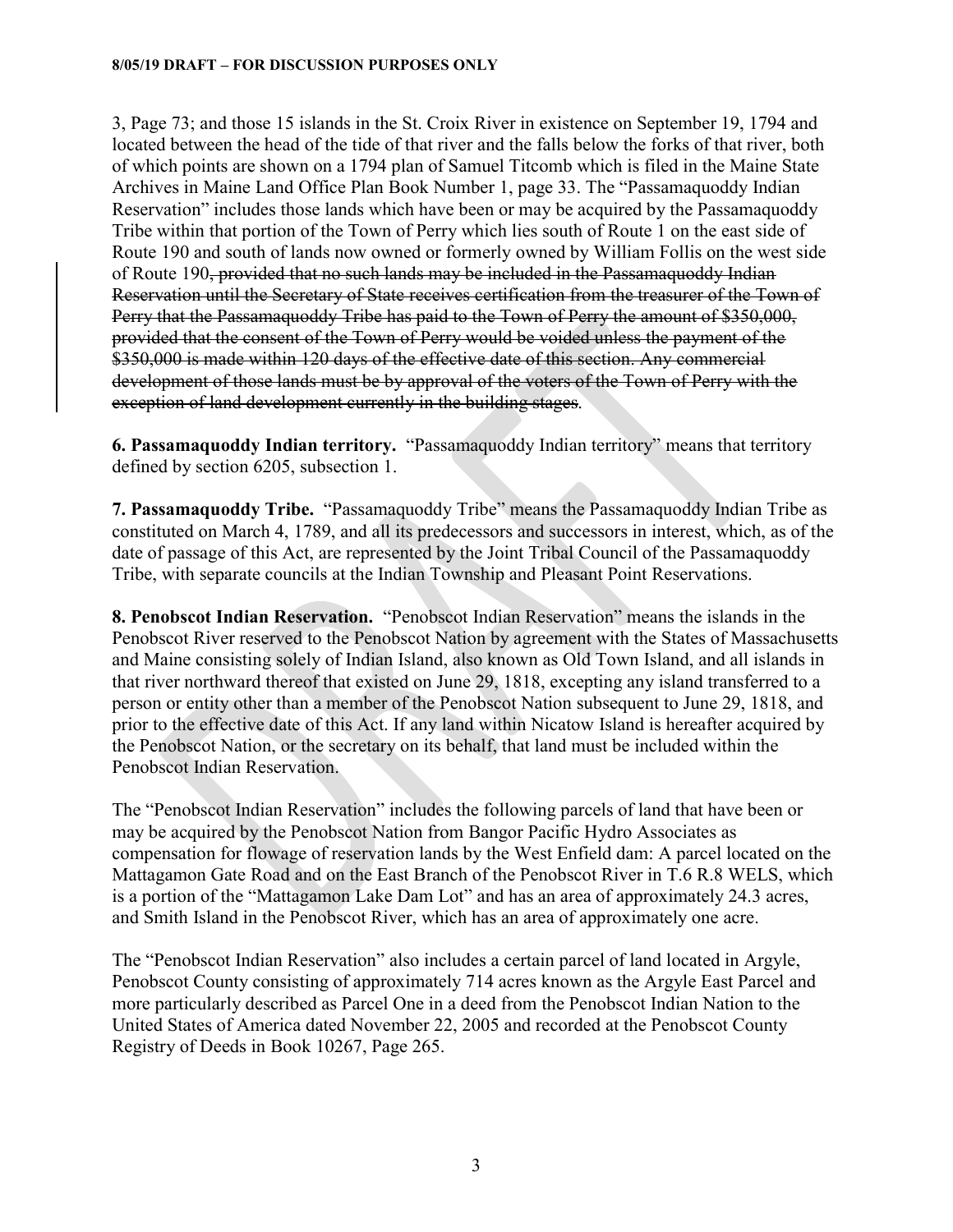9. Penobscot Indian territory. "Penobscot Indian territory" means that territory defined by section 6205, subsection 2.

10. Penobscot Nation. "Penobscot Nation" means the Penobscot Indian Nation as constituted on March 4, 1789, and all its predecessors and successors in interest, which, as of the date of passage of this Act, are represented by the Penobscot Reservation Tribal Council.

11. Secretary. "Secretary" means the Secretary of the Interior of the United States.

12. Settlement Fund. "Settlement Fund" means the trust fund established for the Passamaquoddy Tribe and Penobscot Nation by the United States pursuant to congressional legislation extinquishing aboriginal land claims in Maine.

13. Transfer. "Transfer" includes, but is not necessarily limited to, any voluntary or involuntary sale, grant, lease, allotment, partition or other conveyance; any transaction the purpose of which was to effect a sale, grant, lease, allotment, partition or other conveyance; and any act, event or circumstance that resulted in a change in title to, possession of, dominion over, or control of land or other natural resources.

### § 6204. Laws of the State to apply to Indian Lands

Except as otherwise provided in this Act, all Indians, Indian nations, and tribes and bands of Indians in the State and any lands or other natural resources owned by them, held in trust for them by the United States or by any other person or entity shall be subject to the laws of the State and to the civil and criminal jurisdiction of the courts of the State to the same extent as any other person or lands or other natural resources therein.

#### § 6205. Indian territory

1. Passamaquoddy Indian Territory. Subject to subsections 3, 4 and 5, t The following lands within the State are known as the "Passamaquoddy Indian territory:"

A. The Passamaquoddy Indian Reservation;

B. The first 150,000 acres of land acquired by the secretary for the benefit of the Passamaquoddy Tribe from the following areas or lands to the extent that those lands are acquired by the secretary prior to January 31, 1991, are not held in common with any other person or entity and are certified by the secretary by January 31, 1991, as held for the benefit of the Passamaquoddy Tribe:

The lands of Great Northern Nekoosa Corporation located in T.1, R.8, W.B.K.P. (Lowelltown), T.6, R.1, N.B.K.P. (Holeb), T.2, R.10, W.E.L.S. and T. 2, R.9, W.E.L.S.; the land of Raymidga Company located in T.1, R.5, W.B.K.P. (Jim Pond), T.4, R.5, B.K.P.W.K.R. (King and Bartlett), T.5, R.6, B.K.P.W.K. R. and T.3, R.5, B.K.P.W.K.R.; the land of the heirs of David Pingree located in T.6, R.8, W.E.L.S.; any portion of Sugar Island in Moosehead Lake; the lands of Prentiss and Carlisle Company located in T.9, S.D.; any portion of T.24, M.D.B.P.P.; the lands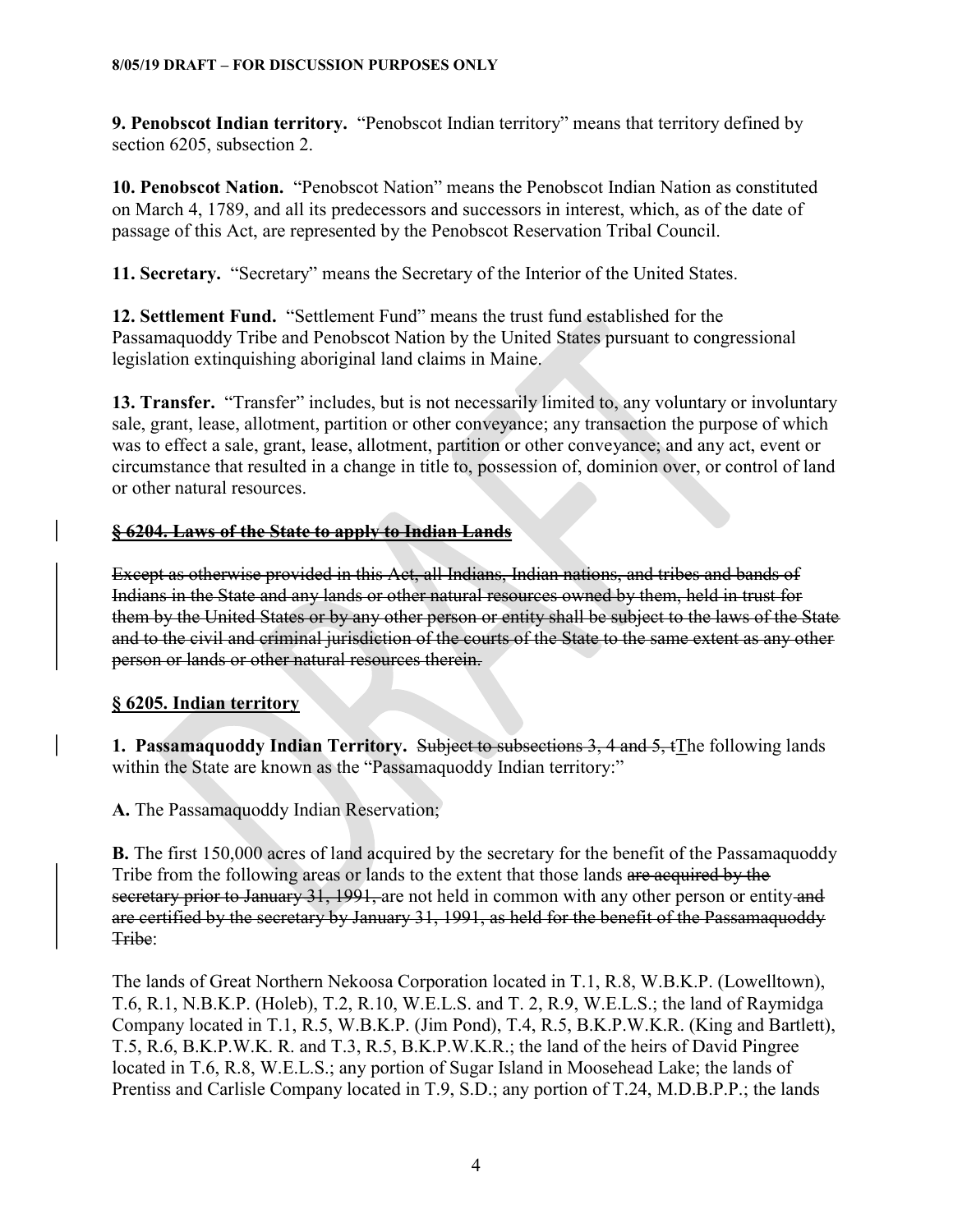#### 8/05/19 DRAFT – FOR DISCUSSION PURPOSES ONLY

of Bertram C. Tackeff or Northeastern Blueberry Company, Inc. in T.19, M.D.B.P.P.; any portion of T.2, R.8, N.W.P.; any portion of T.2, R.5, W.B.K.P. (Alder Stream); the lands of Dead River Company in T.3, R.9, N.W.P., T.2, R.9, N.W.P., T.5, R.1, N.B.P.P. and T.5, N.D.B.P.P.; any portion of T.3, R.1, N.B.P.P.; any portion of T.3, N.D.; any portion of T.4, N.D.; any portion of T.39, M.D.; any portion of T.40, M.D.; any portion of T.41, M.D.; any portion of T.42, M.D.B.P.P.; the lands of Diamond International Corporation, International Paper Company and Lincoln Pulp and Paper Company located in Argyle; and the lands of the Dyer Interests in T.A.R.7 W.E.L.S., T.3 R.9 N.W.P., T.3 R.3. N.B.K.P. (Alder Brook Township), T.3 R.4 N.B.K.P. (Hammond Township), T.2 R.4 N.B.K.P. (Pittston Academy Grant), T.2 R.3 N.B.K.P. (Soldiertown Township), and T.4 R.4 N.B.K.P. (Prentiss Township), and any lands in Albany Township acquired by the Passamaquoddy Tribe before January 1, 1991;

C. Any land not exceeding 100 acres in the City of Calais acquired by the secretary for the benefit of the Passamaquoddy Tribe as long as the land is acquired by the secretary prior to January 1, 2001, is not held in common with any other person or entity and is certified by the secretary by January 31, 2001, as held for the benefit of the Passamaquoddy Tribe, if:

(1) The acquisition of the land by the tribe is approved by the legislative body of that city; and

(2) A tribal-state compact under the federal Indian Gaming Regulatory Act is agreed to by the State and the Passamaquoddy Tribe or the State is ordered by a court to negotiate such a compact;

#### D.

All land acquired by the secretary for the benefit of the Passamaquoddy Tribe in T. 19, M.D. to the extent that the land is acquired by the secretary prior to January 31, 2020, is not held in common with any other person or entity and is certified by the secretary by January 31, 2020 as held for the benefit of the Passamaquoddy Tribe.

\*\*\* The text of subsection 1, paragraph D-1 is effective until contingent upon certification by the Joint Tribal Council of the Passamaquoddy Tribe \*\*\*

#### D-1.

Land acquired by the secretary for the benefit of the Passamaquoddy Tribe in Centerville consisting of Parcels A, B and C conveyed by Bertram C. Tackeff to the Passamaquoddy Tribe by quitclaim deed dated July 27, 1981, recorded in the Washington County Registry of Deeds in Book 1147, Page 251, to the extent that the land is acquired by the secretary prior to January 31, 2017, is not held in common with any other person or entity and is certified by the secretary by January 31, 2017 as held for the benefit of the Passamaquoddy Tribe; and

\*\*\* The text of subsection 1, paragraph D-1 is effective contingent upon certification by the Joint Tribal Council of the Passamaquoddy Tribe \*\*\*

#### D-1.

Land acquired by the secretary for the benefit of the Passamaquoddy Tribe in Centerville consisting of Parcels A, B and C conveyed by Bertram C. Tackeff to the Passamaquoddy Tribe by quitclaim deed dated July 27, 1981, recorded in the Washington County Registry of Deeds in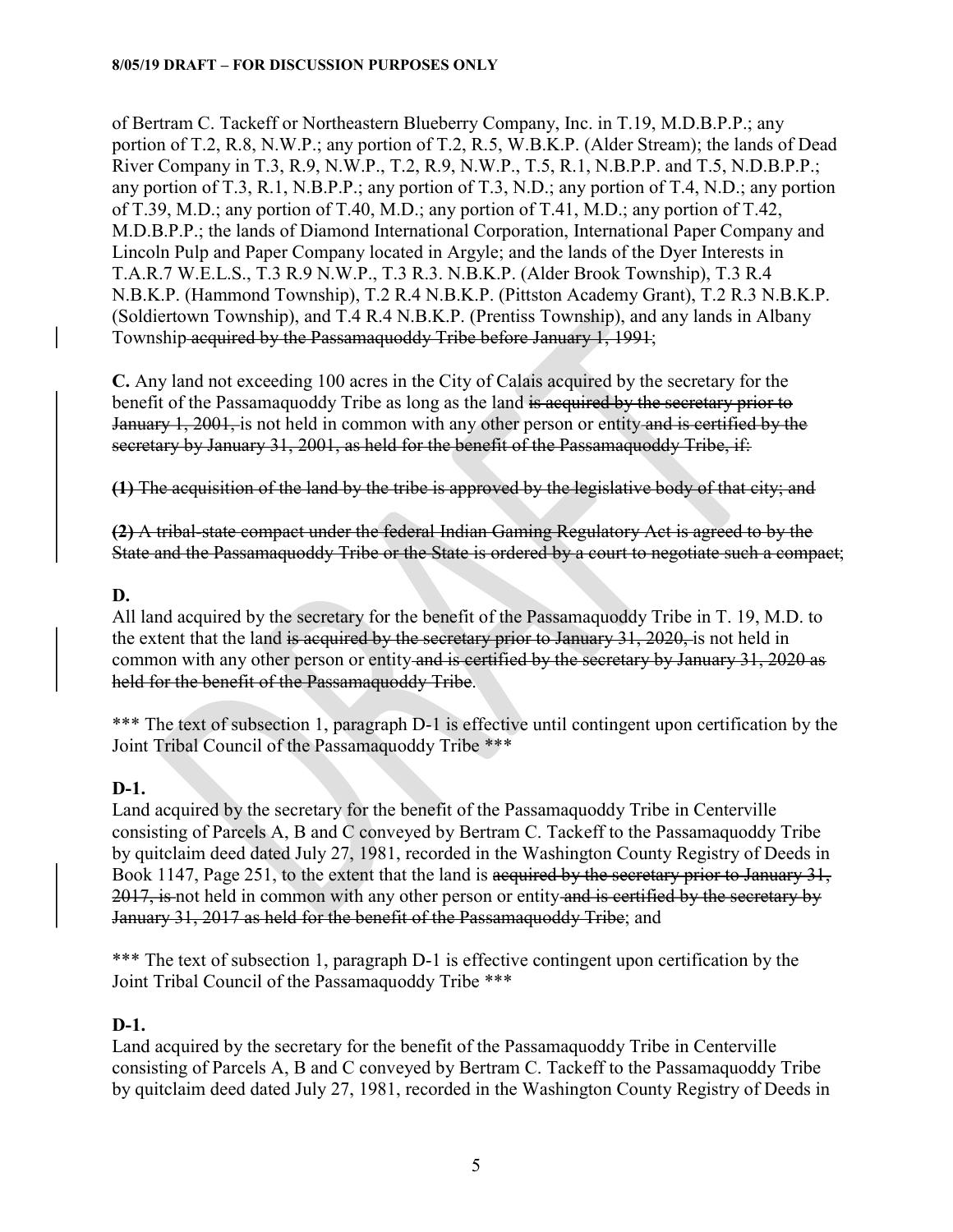#### 8/05/19 DRAFT – FOR DISCUSSION PURPOSES ONLY

Book 1147, Page 251, to the extent that the land is acquired by the secretary prior to January 31, 2017, is not held in common with any other person or entity and is certified by the secretary by January 31, 2017 as held for the benefit of the Passamaquoddy Tribe;

\*\*\* The text of subsection 1, paragraph D-2 is effective contingent upon certification by the Joint Tribal Council of the Passamaquoddy Tribe. See Historical and Statutory Notes \*\*\*

D-2. Land acquired by the secretary for the benefit of the Passamaquoddy Tribe in Centerville conveyed by Bertram C. Tackeff to the Passamaquoddy Tribe by quitclaim deed dated May 4, 1982, recorded in the Washington County Registry of Deeds in Book 1178, Page 35, to the extent that the land is appointed by the secretary prior to January 31, 2023, is not held in common with any other person or entity and is certified by the secretary by January 31, 2023 as held for the benefit of the Passamaquoddy Tribe; and

E. Land acquired by the secretary for the benefit of the Passamaquoddy Tribe in Township 21 consisting of Gordon Island in Big Lake, conveyed by Domtar Maine Corporation to the Passamaquoddy Tribe by corporate quitclaim deed dated April 30, 2002, recorded in the Washington County Registry of Deeds in Book 2624, Page 301, to the extent that the land is acquired by the secretary prior to January 31, 2017, is not held in common with any other person or entity and is certified by the secretary by January 31, 2017 as held for the benefit of the Passamaquoddy Tribe.

2. Penobscot Indian Territory. Subject to subsections  $3, 4$  and  $5, \pm$ The following lands within the State shall be known as the "Penobscot Indian territory:"

A. The Penobscot Indian Reservation; and

B. The first 150,000 acres of land acquired by the secretary for the benefit of the Penobscot Nation from the following areas or lands to the extent that those lands are acquired by the secretary prior to January 31, 2021, are not held in common with any other person or entity and are certified by the secretary by January 31, 2021, as held for the Penobscot Nation: The lands of Great Northern Nekoosa Corporation located in T.1, R.8, W.B.K.P. (Lowelltown), T.6, R.1, N.B.K.P. (Holeb), T.2, R.10, W.E.L.S. and T .2, R.9, W.E.L.S.; the land of Raymidga Company located in T.1, R.5, W.B.K.P . (Jim Pond), T.4, R.5, B.K.P.W.K.R. (King and Bartlett), T.5, R.6, B.K.P.W.K .R. and T.3, R.5, B.K.P.W.K.R.; the land of the heirs of David Pingree located in T.6, R.8, W.E.L.S.; any portion of Sugar Island in Moosehead Lake; the lands of Prentiss and Carlisle Company located in T.9, S.D.; any portion of T.24, M.D.B.P.P.; the lands of Bertram C. Tackeff or Northeastern Blueberry Company, Inc. in T.19, M.D.B.P.P.; any portion of T.2, R.8, N.W.P.; any portion of T.2, R.5, W.B.K.P. (Alder Stream); the lands of Dead River Company in T.3, R.9, N.W.P., T.2, R.9, N.W.P., T.5, R.1, N.B.P.P. and T.5, N.D.B.P.P.; any portion of T.3, R.1, N.B.P.P.; any portion of T.3, N.D.; any portion of T.4, N.D.; any portion of T.39, M.D.; any portion of T.40, M.D.; any portion of T.41, M.D.; any portion of T.42, M.D.B.P.P.; the lands of Diamond International Corporation, International Paper Company and Lincoln Pulp and Paper Company located in Argyle; any land acquired in Williamsburg T.6, R.8, N.W.P.; any 300 acres in Old Town mutually agreed upon by the City of Old Town and the Penobscot Nation Tribal Government, provided that the mutual agreement must be finalized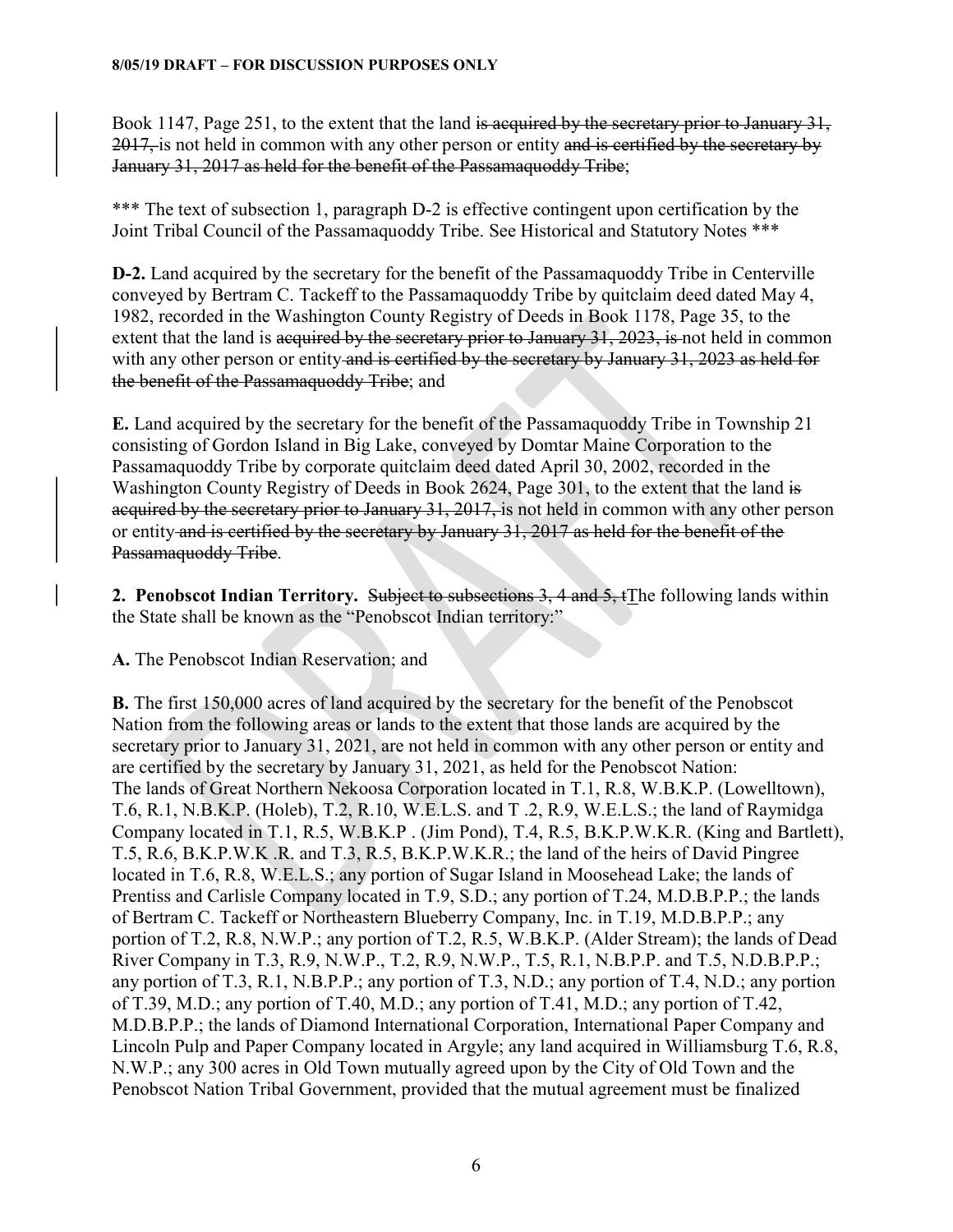prior to August 31, 1991; any lands in Lakeville acquired by the Penobscot Nation before January 1, 1991; and all the property acquired by the Penobscot Indian Nation from Herbert C. Haynes, Jr., Herbert C. Haynes, Inc. and Five Islands Land Corporation located in Township 1, Range 6 W.E.L.S.

#### 3. Takings Under the Laws of the State.

#### $A_{\cdot}$

Prior to any taking of land for public uses within either the Passamaquoddy Indian Reservation or the Penobscot Indian Reservation, the public entity proposing the taking, or, in the event of a taking proposed by a public utility, the Public Utilities Commission, shall be required to find that there is no reasonably feasible alternative to the proposed taking. In making this finding, the public entity or the Public Utilities Commission shall compare the cost, technical feasibility, and environmental and social impact of the available alternatives, if any, with the cost, technical feasibility and environmental and social impact of the proposed taking. Prior to making this finding, the public entity or Public Utilities Commission, after notice to the affected tribe or nation, shall conduct a public hearing in the manner provided by the Maine Administrative Procedure Act, on the affected Indian reservation. The finding of the public entity or Public Utilities Commission may be appealed to the Maine Superior Court.

In the event of a taking of land for public uses within the Passamaquoddy Indian Reservation or the Penobscot Indian Reservation, the public entity or public utility making the taking shall, at the election of the affected tribe or nation, and with respect to individually allotted lands, at the election of the affected allottee or allottees, acquire by purchase or otherwise for the respective tribe, nation, allottee or allottees a parcel or parcels of land equal in value to that taken; contiguous to the affected Indian reservation; and as nearly adjacent to the parcel taken as practicable. The land so acquired shall, upon written certification to the Secretary of State by the public entity or public utility acquiring such land describing the location and boundaries thereof, be included within the Indian Reservation of the affected tribe or nation without further approval of the State. For purposes of this section, land along and adjacent to the Penobscot River shall be deemed to be contiguous to the Penobscot Indian Reservation. The acquisition of land for the Passamaquoddy Tribe or the Penobscot Nation or any allottee under this subsection shall be full compensation for any such taking. If the affected tribe, nation, allottee or allottees elect not to have a substitute parcel acquired in accordance with this subsection, the moneys received for such taking shall be reinvested in accordance with the provisions of paragraph B.

B. If land within either the Passamaquoddy Indian Territory or the Penobscot Indian Territory but not within either the Passamaquoddy Indian Reservation or the Penobscot Indian Reservation is taken for public uses in accordance with the laws of the State the money received for said land shall be reinvested in other lands within 2 years of the date on which the money is received. To the extent that any moneys received are so reinvested in land with an area not greater than the area of the land taken and located within an unorganized or unincorporated area of the State, the lands so acquired by such reinvestment shall be included within the respective Indian territory without further approval of the State. To the extent that any moneys received are so reinvested in land with an area greater than the area of the land taken and located within an unorganized or unincorporated area of the State, the respective tribe or nation shall designate, within 30 days of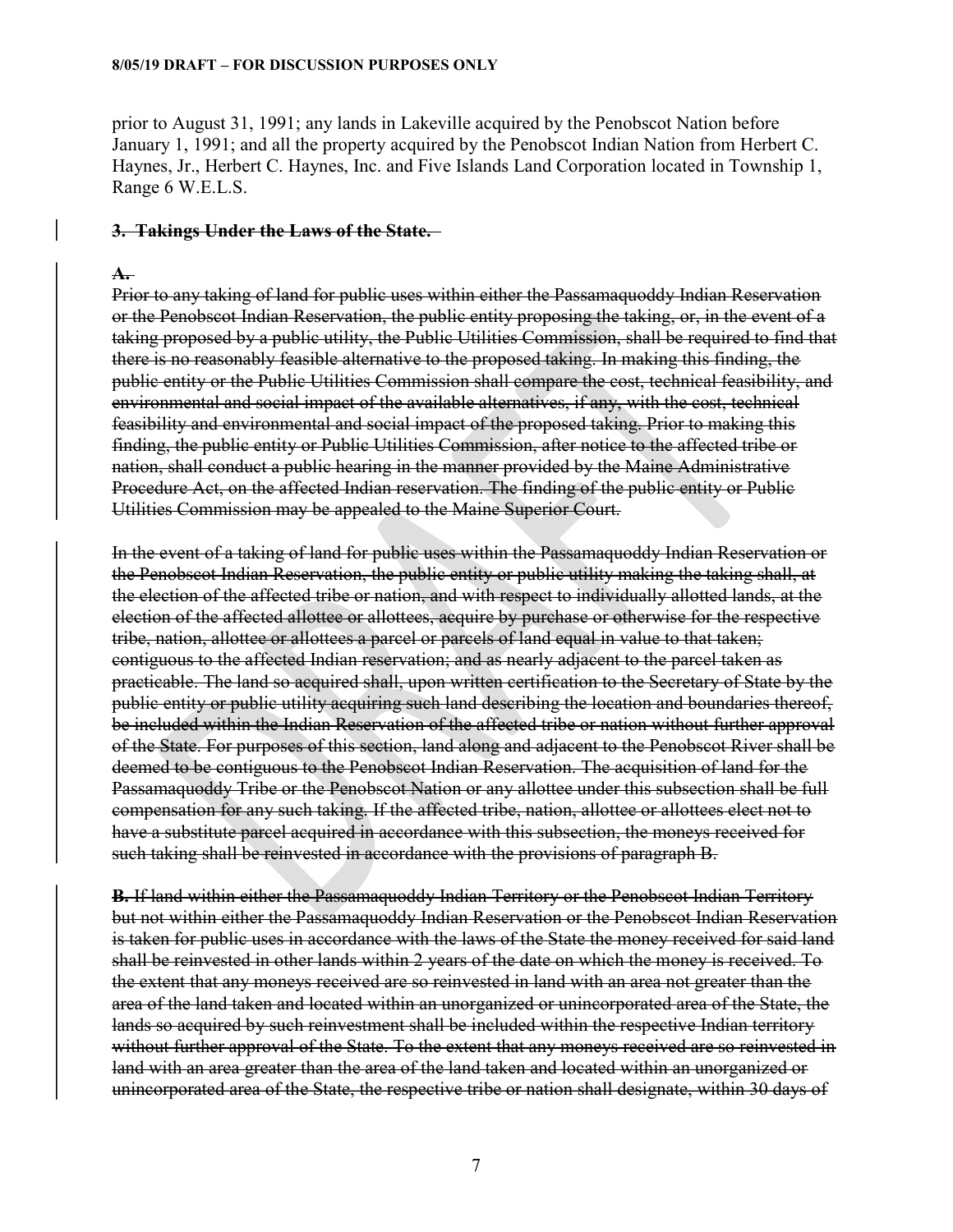such reinvestment, that portion of the land acquired by such reinvestment, not to exceed the area taken, which shall be included within the respective Indian territory. No land acquired pursuant to this paragraph shall be included within either Indian Territory until the Secretary of Interior has certified, in writing, to the Secretary of State the location and boundaries of the land acquired.

4. Taking Under the Laws of the United States. In the event of a taking of land within the Passamaquoddy Indian territory or the Penobscot Indian territory for public uses in accordance with the laws of the United States and the reinvestment of the moneys received from such taking within 2 years of the date on which the moneys are received, the status of the lands acquired by such reinvestment shall be determined in accordance with subsection 3, paragraph B.

### 5. Limitations.

No lands held or acquired by or in trust for the Passamaquoddy Tribe or the Penobscot Nation, other than those described in subsections 1, 2, 3 and 4, shall be included within or added to the Passamaquoddy Indian territory or the Penobscot Indian territory except upon recommendation of the commission and approval of the State to be given in the manner required for the enactment of laws by the Legislature and Governor of Maine, provided, however, that no lands within any city, town, village or plantation shall be added to either the Passamaquoddy Indian territory or the Penobscot Indian territory without approval of the legislative body of said city, town, village or plantation in addition to the approval of the State.

Any lands within the Passamaquoddy Indian territory or the Penobscot Indian territory, the fee to which is transferred to any person who is not a member of the respective tribe or nation, shall cease to constitute a portion of Indian territory and shall revert to its status prior to the inclusion thereof within Indian territory.

## § 6205-A. Acquisition of Houlton Band Trust Reservation Land

1. Approval. The State of Maine approves the acquisition, by the secretary, of Houlton Band Trust Reservation lLand within the State of Maine provided as follows.

A. No land or natural resources acquired by the secretary may have the status of Houlton Band Trust Reservation lLand, or be deemed to be land or natural resources held in trust by the United States, until the secretary files with the Maine Secretary of State a certified copy of the deed, contract or other instrument of conveyance, setting forth the location and boundaries of the land or natural resources so acquired. Filing by mail shall be complete upon mailing.

B. No land or natural resources may be acquired by the secretary for the Houlton Band of Maliseet Indians until the secretary files with the Maine Secretary of State a certified copy of the instrument creating the trust described in section 6208-A, together with a letter stating that he holds not less than \$ 100,000 in a trust account for the payment of Houlton Band of Maliseet Indians' obligations, and a copy of the claim filing procedures he has adopted.

C. No land or natural resources located within any city, town, village or plantation may be acquired by the secretary for the Houlton Band of Maliseet Indians without the approval of the legislative body of the city, town, village or plantation.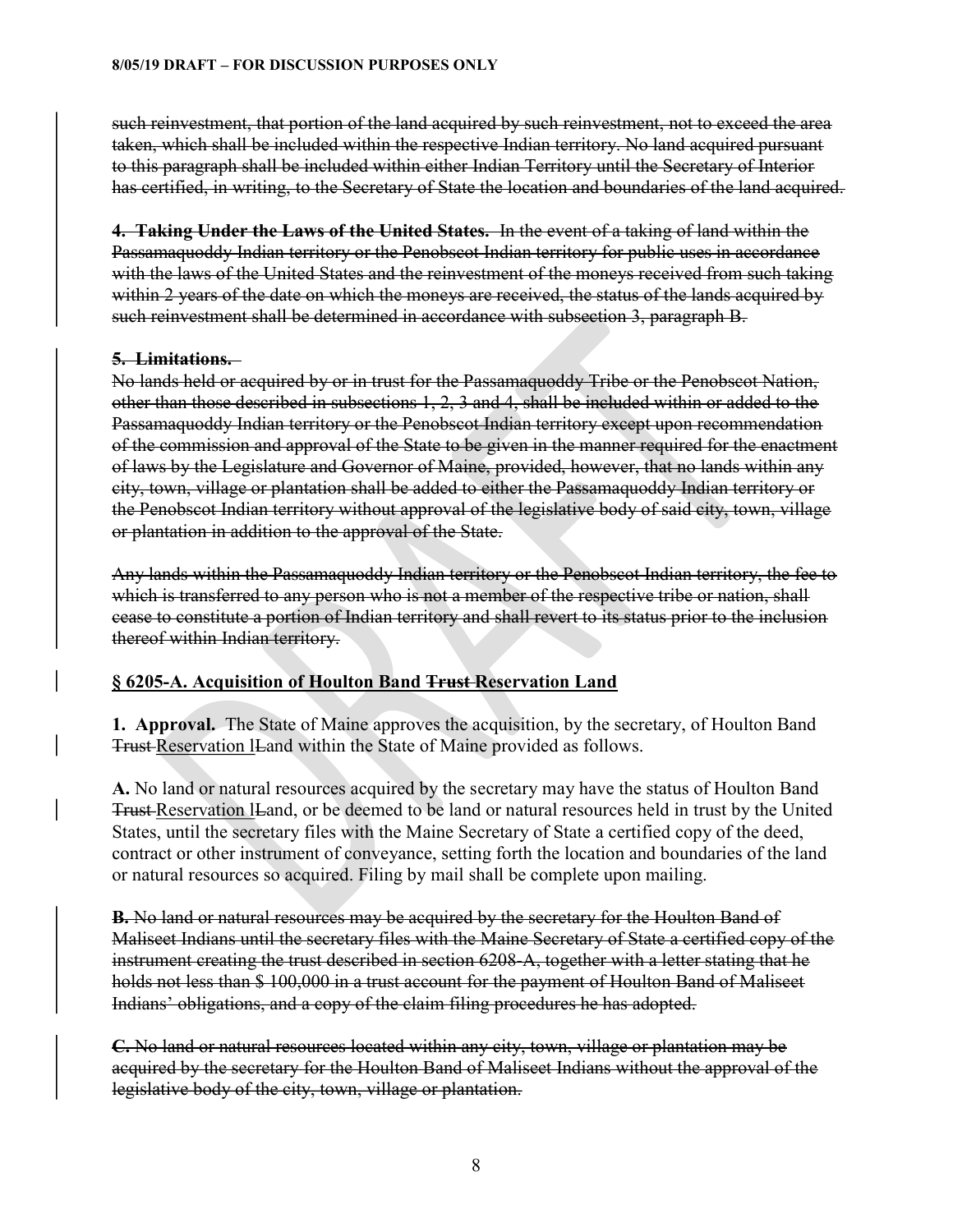2. Takings for Public Uses. Houlton Band Trust Land may be taken for public uses in accordance with the laws of the State of Maine to the same extent as privately-owned land. The proceeds from any such taking shall be deposited in the Land Acquisition Fund. The United States shall be a necessary party to any such condemnation proceeding. After exhausting all state administrative remedies, the United States shall have an absolute right to remove any action commenced in the courts of this State to a United States' court of competent jurisdiction.

3. Restraints on Alienation. Any transfer of Houlton Band Trust Land shall be void ab initio and without any validity in law or equity, except:

A. Takings for public uses pursuant to the laws of this State;

**B.** Takings for public uses pursuant to the laws of the United States;

C. Transfers of individual use assignments from one member of the Houlton Band of Maliseet Indians to another band member;

D. Transfers authorized by United States Public Law 96-420, Section 5(g)(3), United States Code, Title 25, Section  $1724(g)(3)$ ; and

#### $E_{\perp}$

Transfers made pursuant to a special act of Congress.

If the fee to the Houlton Band Trust Fund Land is lawfully transferred to any person or entity, the land so transferred shall cease to have the status of Houlton Band Trust Land.

#### § 6206. Rights, Privileges, Powers and Immunitiesduties of the Indian tribes and the State within their respective Indian territories

**1. General Powers.** Except as otherwise provided in this Act, the State recognizes that the Passamaquoddy Tribe, and the Penobscot Nation, the Houlton Band of Maliseet Indians and their respective memberswithin their respective Indian territories, shall have, exercise and enjoy all the rights, privileges, powers and immunities generally afforded to federally-recognized Indian tribes and their members under federal law, and that their respective Indian territories are and shall be treated as Indian country under federal law, including, but without limitation, the power to enact ordinances and collect taxes, and shall be subject to all the duties, obligations, liabilities and limitations of a municipality of and subject to the laws of the State, provided, however, that internal tribal matters, including membership in the respective tribe or nation, the right to reside within the respective Indian territories, tribal organization, tribal government, tribal elections and the use or disposition of settlement fund income shall not be subject to regulation by the State. The Passamaquoddy Tribe and the Penobscot Nation shall designate such officers and officials as are necessary to implement and administer those laws of the State applicable to the respective Indian territories and the residents thereof. Any resident of the Passamaquoddy Indian territory or the Penobscot Indian territory who is not a member of the respective tribe or nation nonetheless shall be equally entitled to receive any municipal or governmental services provided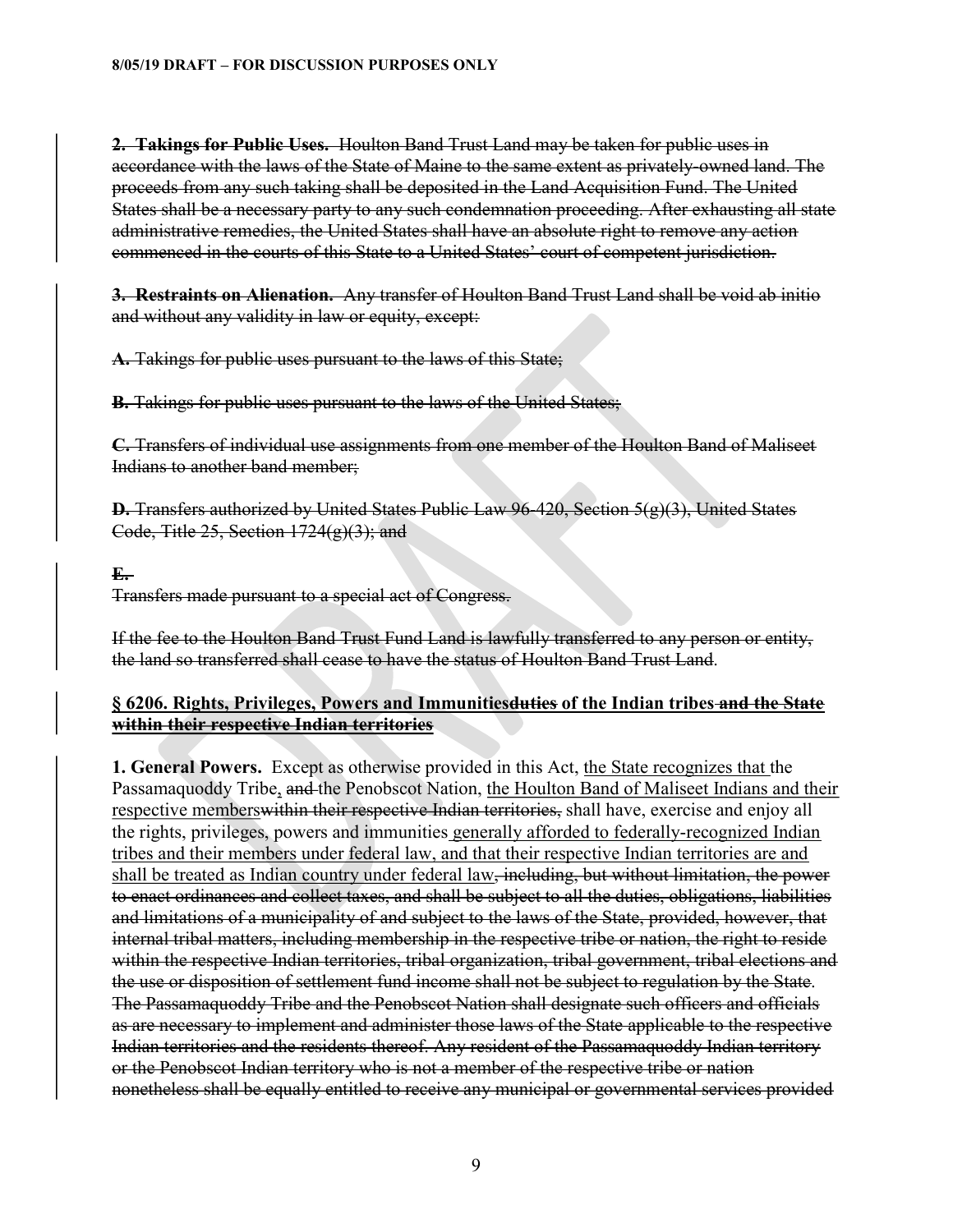by the respective tribe or nation or by the State, except those services which are provided exclusively to members of the respective tribe or nation pursuant to state or federal law, and shall be entitled to vote in national, state and county elections in the same manner as any tribal member residing within Indian territory.

2. Power to sue and be sued. The Passamaquoddy Tribe, the Penobscot Nation and their members may sue and be sued in the courts of the State to the same extent as any other entity or person in the State provided, however, that the respective tribe or nation and its officers and employees shall be immune from suit when the respective tribe or nation is acting in its governmental capacity to the same extent as any municipality or like officers or employees thereof within the State.

**3. Ordinances.** The Passamaquoddy Tribe and the Penobscot Nation each shall have the right to exercise exclusive jurisdiction within its respective Indian territory over violations by members of either tribe or nation of tribal ordinances adopted pursuant to this section or section 6207. The decision to exercise or terminate the jurisdiction authorized by this section shall be made by each tribal governing body. Should either tribe or nation choose not to exercise, or to terminate its exercise of, jurisdiction as authorized by this section or section 6207, the State shall have exclusive jurisdiction over violations of tribal ordinances by members of either tribe or nation within the Indian territory of that tribe or nation.

The State shall have exclusive jurisdiction over violations of tribal ordinances by persons not members of either tribe or nation.

26. Application of Federal Law Enacted for the Benefit of Indian Tribes. Except as otherwise provided in this Act, the acts of the United States Congress enacted before or after the effective date of this Act and any amendments thereto, and other federal laws and regulations enacted for the general benefit of Indian tribes, shall apply to the Passamaquoddy Tribe, the Penobscot Nation, and the Houlton Band of Maliseet Indians and their respective members and territories in the same manner as they apply to other federally-recognized tribes.

## § 6206-A. Powers of the Houlton Band of Maliseet Indians

The Houlton Band of Maliseet Indians shall not exercise nor enjoy the powers, privileges and immunities of a municipality nor exercise civil or criminal jurisdiction within their lands prior to the enactment of additional legislation specifically authorizing the exercise of those governmental powers.

## § 6206-B. Law enforcement powersTribal-State Cooperation on Issues of Mutual Interest of Houlton Band of Maliseet Indians

1. Appointment of Cross Deputization Agreements. tribal law enforcement officers. The State and its political subdivisions are hereby authorized to enter into cross-deputization or similar agreements with the tribes that allow for State law enforcement officers to enforce the laws of the tribes within each tribe's respective territories and to allow for tribal law enforcement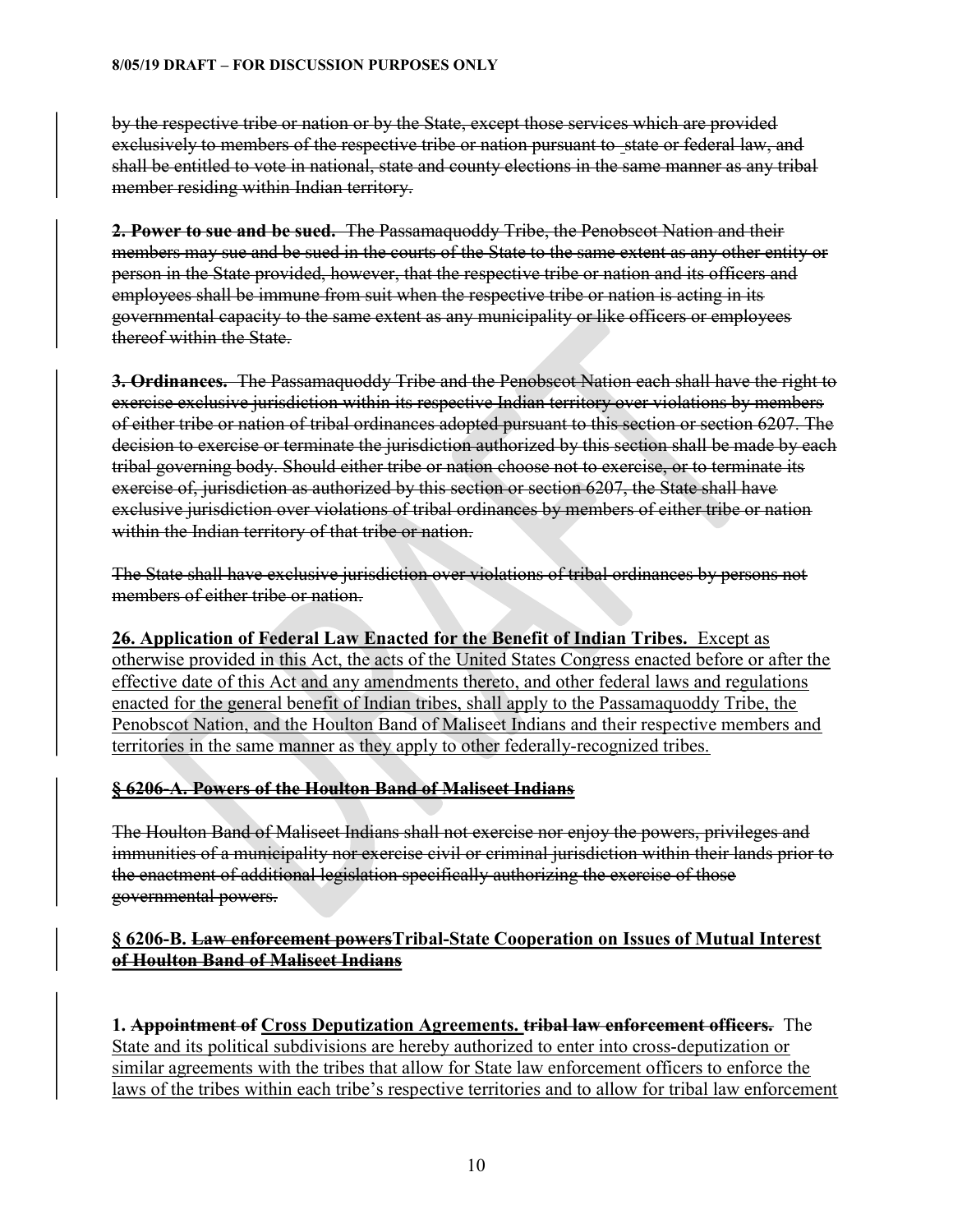officers to enforce the laws of the State within the State's territory. Houlton Band of Maliseet Indians may appoint law enforcement officers who have the authority to enforce all the laws of the State within the Houlton Band Trust Land. This section does not limit the existing authority of tribal officers under tribal law or affect the performance of federal duties by tribal officers.

2. Tribal-State Cooperative Agreements. Notwithstanding subparagraph (1) above, the State and its political subdivisions are is authorized to enter into cooperative agreements with federally recognized Indian tribes to avoid litigation and to facilitate cross-jurisdictional cooperation and the delivery of services on issues of mutual interest including but not limited to criminal jurisdiction and law enforcement, taxation, environmental regulation, and natural resources. The Governor and political subdivisions of the State respectively may elect to name a designee who will have authority to negotiate and enter into cooperative agreements with federally-recognized Indian tribes as provided for in this Act.

2. Authority of state, county and local law enforcement officers. State and county law enforcement officers and law enforcement officers appointed by the Town of Houlton have the authority to enforce all laws of the State within the Houlton Band Trust Land.

3. Agreements for cooperation and mutual aid. The Houlton Band of Maliseet Indians and any state, any county or local law enforcement agency may enter into agreements for cooperation and mutual aid with any of the Indian tribes.

4. Powers, duties and training requirements. Law enforcement officers appointed by of the Houlton Band of Maliseet Indians, Penobscot Nation or Passamaquoddy Tribe pursuant to this section, when enforcing the laws of the State under an agreement entered pursuant to this section, possess the same powers, enjoy the same immunities and are subject to the same duties, limitations and training requirements as other corresponding law enforcement officers under the laws of the State.

5. Report to Legislature. By January 1, 2010, the Houlton Band of Maliseet Indians shall file a report with the joint standing committee of the Legislature having jurisdiction over judiciary matters detailing the band's experience with the exercise of law enforcement authority under this section. The report must include observations and comments from the state and county law enforcement agencies providing law enforcement services in Aroostook County and from the Houlton Police Department.

6. Repeal. [2009, c. 384, Pt. A, §4 (AFF); 2009, c. 384, Pt. A, §1 (RP).]

## § 6207. Regulation of fish and wildlife resources

1. Adoption of Ordinances by Tribe. Subject to the limitations of subsection 6, the Passamaquoddy Tribe, and the Penobscot Nation each shall have exclusive authority within their respective Indian territories to promulgate and enact ordinances regulating:

A. Hunting, trapping or other taking of wildlife; and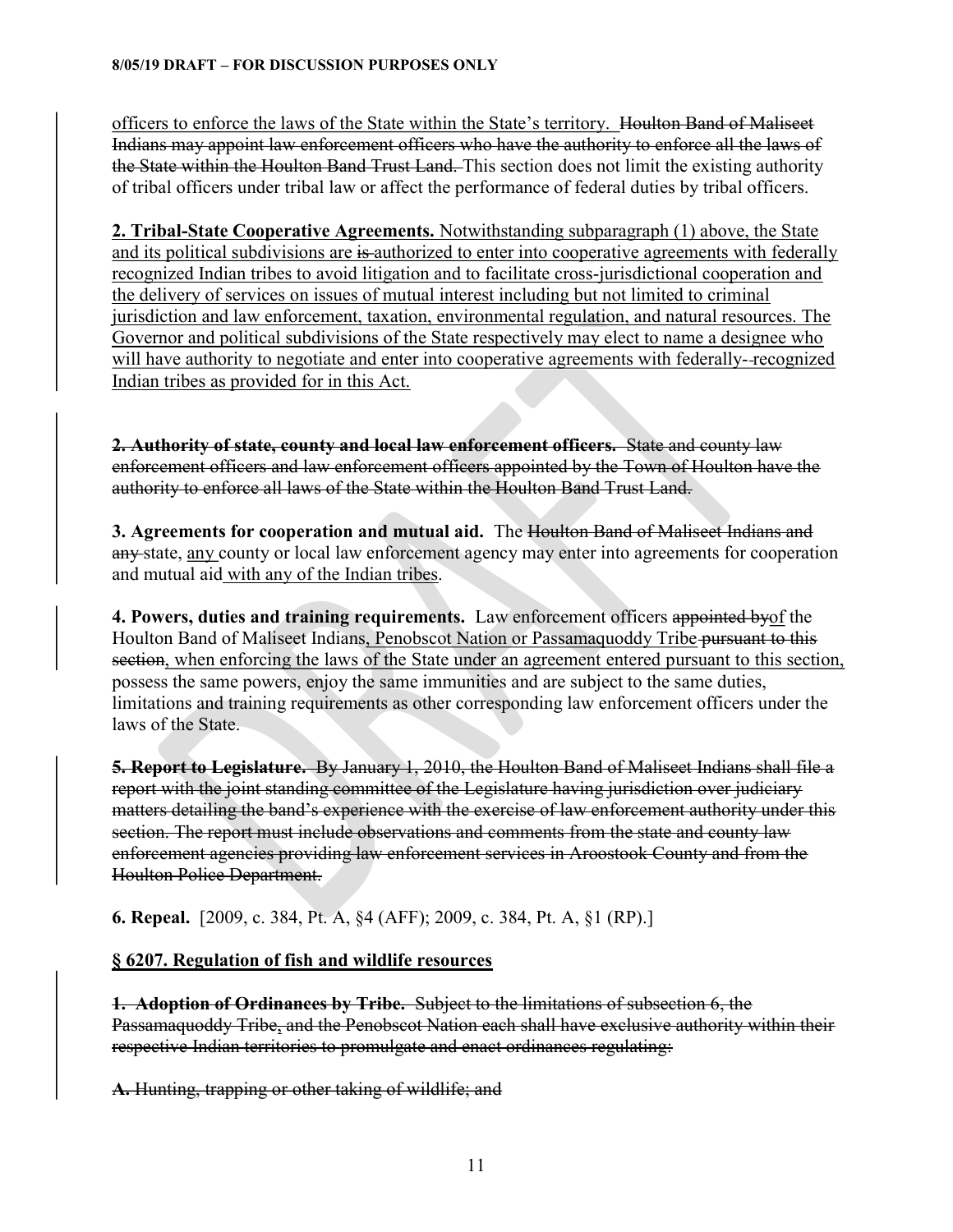B. Taking of fish on any pond in which all the shoreline and all submerged lands are wholly within Indian territory and which is less than 10 acres in surface area.

Such ordinances shall be equally applicable, on a nondiscriminatory basis, to all persons regardless of whether such person is a member of the respective tribe or nation provided, however, that subject to the limitations of subsection 6, such ordinances may include special provisions for the sustenance of the individual members of the Passamaquoddy Tribe, or the Penobscot Nation. In addition to the authority provided by this subsection, the Passamaquoddy Tribe, and the Penobscot Nation, subject to the limitations of subsection 6, may exercise within their respective Indian territories all the rights incident to ownership of land under the laws of the State.

2. The Passamaquoddy Tribe, and the Penobscot Nation shall establish and maintain registration stations for the purpose of registering bear, moose, deer and other wildlife killed within their respective Indian territories and shall adopt ordinances requiring registration of such wildlife to the extent and in substantially the same manner as such wildlife are required to be registered under the laws of the State. These ordinances requiring registration shall be equally applicable to all persons without distinction based on tribal membership. The Passamaquoddy Tribe, and the Penobscot Nation shall report the deer, moose, bear and other wildlife killed and registered within their respective Indian territories to the Commissioner of Inland Fisheries and Wildlife of the State at such times as the commissioner deems appropriate. The records of registration of the Passamaquoddy Tribe and the Penobscot Nation shall be available, at all times, for inspection and examination by the commissioner.

3. Adoption of Regulations by the Commission. Subject to the limitations of subsection 6, the commission shall have exclusive authority to promulgate fishing rules or regulations on:

A. Any pond other than those specified in subsection 1, paragraph B, 50% or more of the linear shoreline of which is within Indian territory;

B. Any section of a river or stream both sides of which are within Indian territory; and

C. Any section of a river or stream one side of which is within Indian territory for a continuous length of  $1/2$  mile or more.

In promulgating such rules or regulations the commission shall consider and balance the need to preserve and protect existing and future sport and commercial fisheries, the historical non-Indian fishing interests, the needs or desires of the tribes to establish fishery practices for the sustenance of the tribes or to contribute to the economic independence of the tribes, the traditional fishing techniques employed by and ceremonial practices of Indians in Maine and the ecological interrelationship between the fishery regulated by the commission and other fisheries throughout the State. Such regulation may include without limitation provisions on the method, manner, bag and size limits and season for fishing.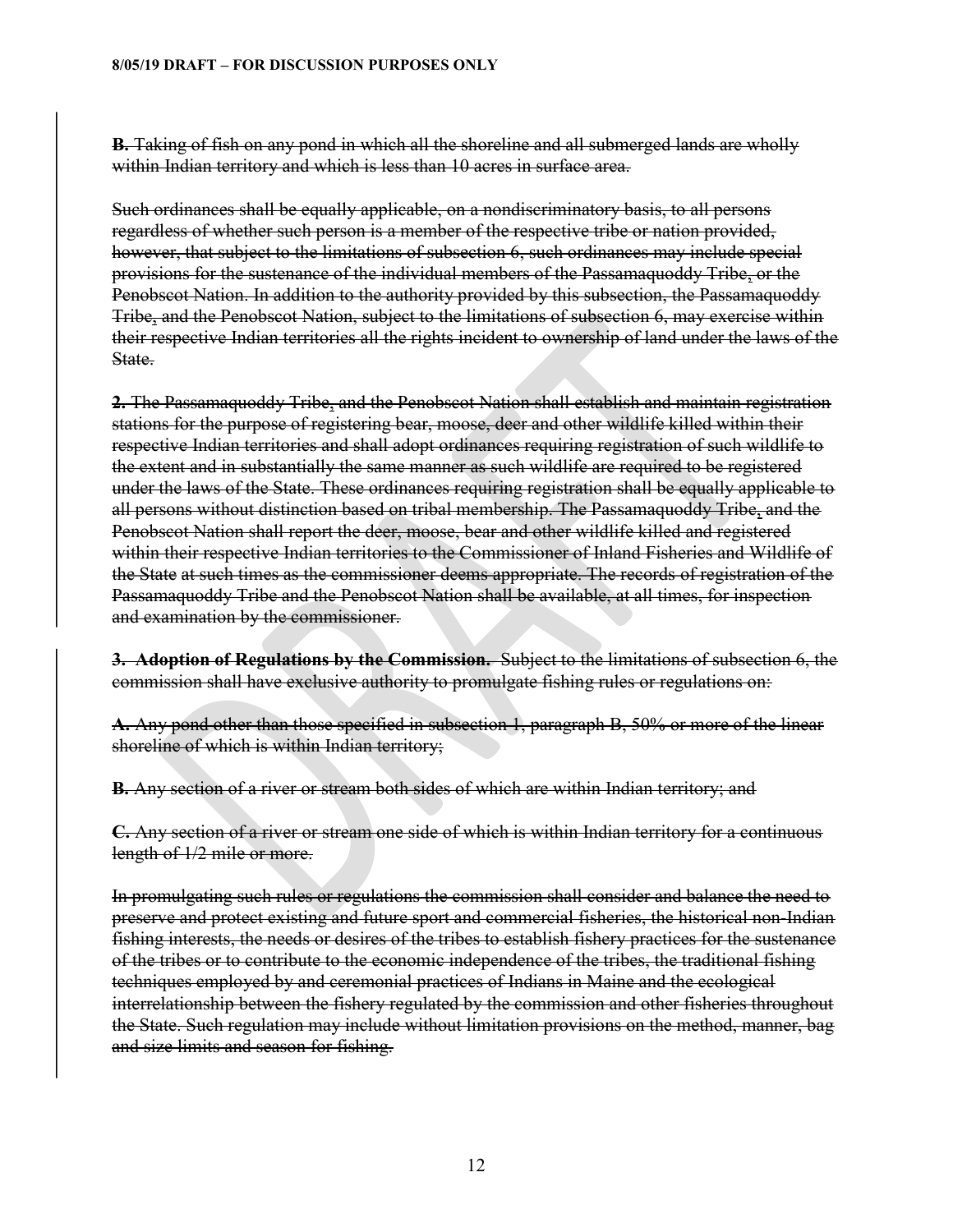Said rules or regulations shall be equally applicable on a nondiscriminatory basis to all persons regardless of whether such person is a member of the Passamaquoddy Tribe, or Penobscot Nation. Rules and regulations promulgated by the commission may include the imposition of fees and permits or license requirements on users of such waters other than members of the Passamaquoddy Tribe and the Penobscot Nation. In adopting rules or regulations pursuant to this subsection, the commission shall comply with the Maine Administrative Procedure Act.

In order to provide an orderly transition of regulatory authority, all fishing laws and rules and regulations of the State shall remain applicable to all waters specified in this subsection until such time as the commission certifies to the commissioner that it has met and voted to adopt its own rules and regulations in substitution for such laws and rules and regulations of the State.

**3-A. Horsepower and Use of Motors.** Subject to the limitations of subsection 6, the commission has exclusive authority to adopt rules to regulate the horsepower and use of motors on waters less than 200 acres in surface area and entirely within Indian territory.

4. Sustenance Fishing Within the Indian Reservations. Notwithstanding any rule or regulation promulgated by the commission or any other law of the State, the members of the Passamaquoddy Tribe, and the Penobscot Nation may take fish, within the boundaries of their respective Indian reservations, for their individual sustenance subject to the limitations of subsection 6.

**5. Posting to the Public.** Lands or waters subject to regulation by the commission, the Passamaquoddy Tribe, or the Penobscot Nation, or the Houlton Band of Maliseet Indians shall be conspicuously posted in such a manner as to provide reasonable notice to the public of the limitations on hunting, trapping, fishing or other use of such lands or waters.

6. Supervision by Commissioner of Inland Fisheries and Wildlife. The Commissioner of Inland Fisheries and Wildlife, or his successor, shall be entitled to conduct fish and wildlife surveys within the Indian territories and on waters subject to the jurisdiction of the commission to the same extent as he is authorized to do so in other areas of the State. Before conducting any such survey the commissioner shall provide reasonable advance notice to the respective tribe or nation and afford it a reasonable opportunity to participate in such survey. If the commissioner, at any time, has reasonable grounds to believe that a tribal ordinance or commission regulation adopted under this section, or the absence of such a tribal ordinance or commission regulation, is adversely affecting or is likely to adversely affect the stock of any fish or wildlife on lands or waters outside the boundaries of land or waters subject to regulation by the commission, the Passamaquoddy Tribe or the Penobscot Nation, he shall inform the governing body of the tribe or nation or the commission, as is appropriate, of his opinion and attempt to develop appropriate remedial standards in consultation with the tribe or nation or the commission. If such efforts fail, he may call a public hearing to investigate the matter further. Any such hearing shall be conducted in a manner consistent with the laws of the State applicable to adjudicative hearings. If, after hearing, the commissioner determines that any such ordinance, rule or regulation, or the absence of an ordinance, rule or regulation, is causing, or there is a reasonable likelihood that it will cause, a significant depletion of fish or wildlife stocks on lands or waters outside the boundaries of lands or waters subject to regulation by the Passamaquoddy Tribe, the Penobscot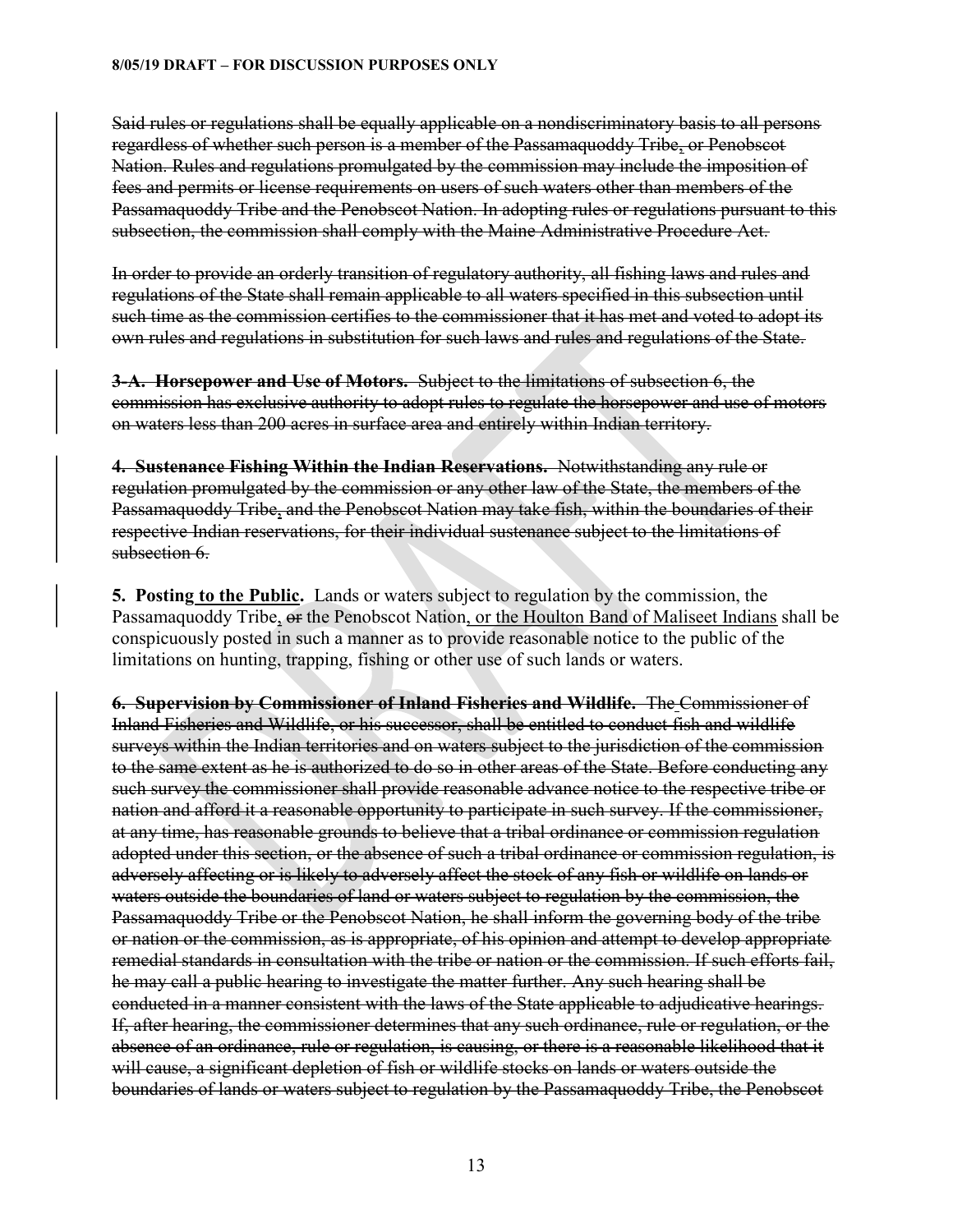Nation or the commission, may adopt appropriate remedial measures including rescission of any such ordinance, rule or regulation and, in lieu thereof, order the enforcement of the generally applicable laws or regulations of the State. In adopting any remedial measures the commission shall utilize the least restrictive means possible to prevent a substantial diminution of the stocks in question and shall take into consideration the effect that non-Indian practices on non-Indian lands or waters are having on such stocks. In no event shall such remedial measure be more restrictive than those which the commissioner could impose if the area in question was not within Indian territory or waters subject to commission regulation.

In any administrative proceeding under this section the burden of proof shall be on the commissioner. The decision of the commissioner may be appealed in the manner provided by the laws of the State for judicial review of administrative action and shall be sustained only if supported by substantial evidence.

7. Transportation of Game. Fish lawfully taken within Indian territory or in waters subject to commission regulation and wildlife lawfully taken within Indian territory and registered pursuant to ordinances adopted by the Passamaquoddy Tribe, and the Penobscot Nation, or Houlton Band of Maliseet Indians may be transported within the State.

8. Fish and Wildlife on Non-Indian Lands. The commission shall undertake appropriate studies, consult with the Passamaquoddy Tribe, and the Penobscot Nation, the Houlton Band of Maliseet Indians and landowners and state officials, and make recommendations to the commissioner and the Legislature with respect to implementation of fish and wildlife management policies on non-Indian lands in order to protect fish and wildlife stocks on lands and water subject to regulation by the Passamaquoddy Tribe, the Penobscot Nationtribes or the commission.

9. Fish. As used in this section, the term "fish" means a cold blooded completely aquatic vertebrate animal having permanent fins, gills and an elongated streamlined body usually covered with scales and includes inland fish and anadromous and catadromous fish when in inland water.

## § 6208. Taxation

1. Settlement Fund income. The Settlement Fund and any portion of such funds or income therefrom distributed to the Passamaquoddy Tribe or the Penobscot Nation or the members thereof shall be exempt from taxation under the laws of the State.

2. Property taxes. The Passamaquoddy Tribe and the Penobscot Nation shall make payments in lieu of taxes on all real and personal property within their respective Indian territory in an amount equal to that which would otherwise be imposed by a county, a district, the State, or other taxing authority on such real and personal property provided, however, that any real or personal property within Indian territory used by either tribe or nation predominantly for governmental purposes shall be exempt from taxation to the same extent that such real or personal property owned by a municipality is exempt under the laws of the State. The Houlton Band of Maliseet Indians shall make payments in lieu of taxes on Houlton Band Trust Land in an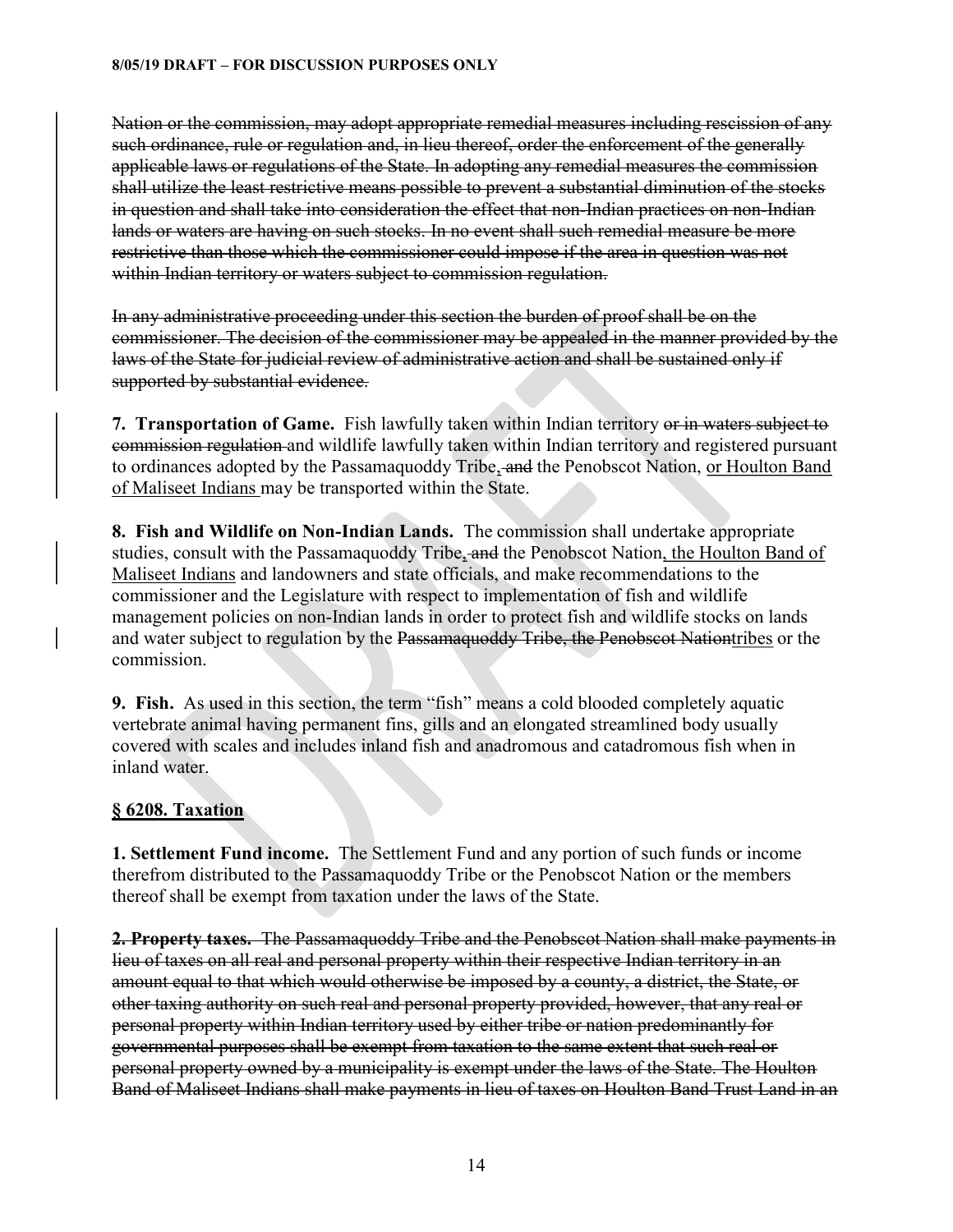amount equal to that which would otherwise be imposed by a municipality, county, district, the State or other taxing authority on that land or natural resource. Any other real or personal property owned by or held in trust for any Indian, Indian Nation or tribe or band of Indians and not within Indian territory, shall be subject to levy and collection of real and personal property taxes by any and all taxing authorities, including but without limitation municipalities, except that such real and personal property owned by or held for the benefit of and used by the Passamaquoddy Tribe or the Penobscot Nation predominantly for governmental purposes shall be exempt from property taxation to the same extent that such real and personal property owned by a municipality is exempt under the laws of the State.

2-A. Payments in lieu of taxes; authority. Any municipality in which Houlton Band Trust Land is located has the authority, at its sole discretion, to enter into agreements with the Houlton Band of Maliseet Indians to accept other funds or other things of value that are obtained by or for the Houlton Band of Maliseet Indians by reason of the trust status of the trust land as replacement for payments in lieu of taxes.

Any agreement between the Houlton Band of Maliseet Indians and the municipality must be jointly executed by persons duly authorized by the Houlton Band of Maliseet Indians and the municipality and must set forth the jointly agreed value of the funds or other things identified serving as replacement of payments in lieu of taxes and the time period over which such funds or other things may serve in lieu of the obligations of the Houlton Band of Maliseet Indians provided in this section.

3. Other taxes. The Passamaquoddy Tribe, the Penobscot Nation, the members thereof, and any other Indian, Indian Nation, or tribe or band of Indians shall be liable for payment of all other taxes and fees to the same extent as any other person or entity in the State. For purposes of this section either tribe or nation, when acting in its business capacity as distinguished from its governmental capacity, shall be deemed to be a business corporation organized under the laws of the State and shall be taxed as such.

## § 6208-A. Houlton Band Tax Fund

1. Fund. The satisfaction of obligations, described in section 6208, owed to a governmental entity by the Houlton Band of Maliseet Indians shall be assured by a trust fund to be known as the Houlton Band Tax Fund. The secretary shall administer the fund in accordance with reasonable and prudent trust management standards. The initial principal of the fund shall be not less than \$100,000. The principal shall be formed with moneys transferred from the Land Acquisition Fund established for the Houlton Band of Maliseet Indians pursuant to United States Public Law 96-420, Section 5, United States Code, Title 25, Section 1724. Any interest earned by the Houlton Band Tax Fund shall be added to the principal as it accrues and that interest shall be exempt from taxation. The secretary shall maintain a permanent reserve of \$25,000 at all times and that reserve shall not be made available for the payment of claims. The interest earned by the reserved funds shall also be added to the principal available for the payment of obligations.

2. Claims. The secretary shall pay from the fund all valid claims for taxes, payments in lieu of property taxes and fees, together with any interest and penalties thereon, for which the Houlton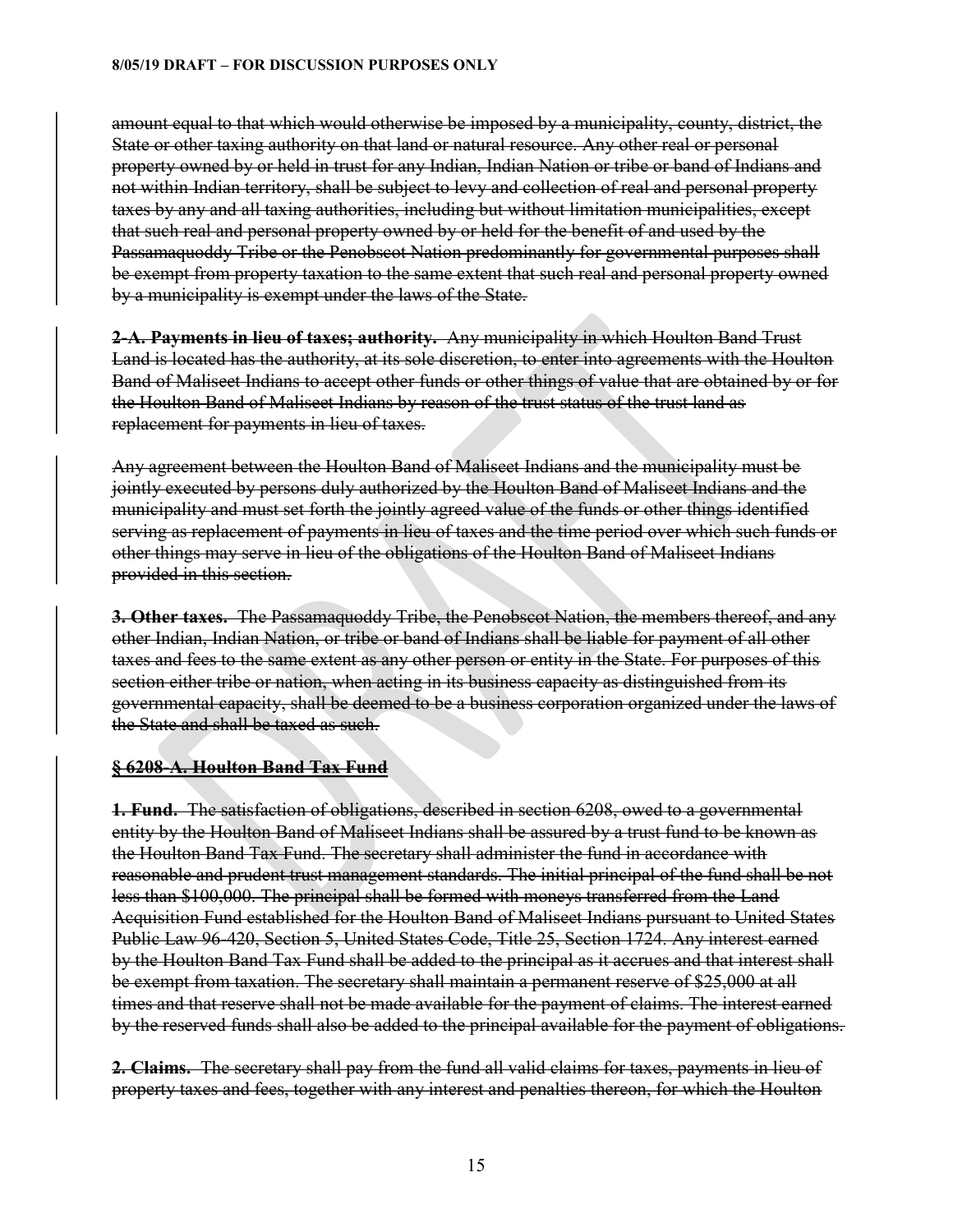Band of Maliseet Indians is liable pursuant to section 6208, provided that such obligation is final and not subject to further direct administrative or judicial review under the laws of the State of Maine. No payment of a valid claim may be satisfied with moneys from the fund unless the secretary finds, as a result of his own inquiry, that no other source of funds controlled by the secretary is available to satisfy the obligation. The secretary shall adopt written procedures, consistent with this section, governing the filing and payment of claims after consultation with the Maine Commissioner of Finance and Administration and the Houlton Band of Maliseet Indians.

3. Distributions. If the unencumbered principal available for the payment of claims exceeds the sum of \$100,000, the secretary shall, except for good cause shown, provide for the transfer of such excess principal to the Houlton Band of Maliseet Indians. The secretary shall give 30 days' written notice to the Commissioner of Finance and Administration of a proposed transfer of excess principal to the Houlton Band of Maliseet Indians. Any distribution of excess principal to the Houlton Band of Maliseet Indians shall be exempt from taxation.

4. Other remedies. The existence of the Houlton Band Tax Fund as a source for the payment of Houlton Band of Maliseet Indians' obligations shall not abrogate any other remedy available to a governmental entity for the collection of taxes, payments in lieu of taxes and fees, together with any interest or penalty thereon.

### § 6209-A. ExtensionJurisdiction of the Passamaquoddy Reservation Tribal Court

1. Exclusive Jurisdiction over Certain Matters. Except as provided in subsections 3 and 4, the Passamaquoddy Tribe has the right to exercise exclusive jurisdiction, separate and distinct from the State, over:

A. Criminal offenses for which the maximum potential term of imprisonment is less than one year and the maximum potential fine does not exceed \$ 5,000 and that are committed on the Indian reservation of the Passamaquoddy Tribe by a member of the Passamaquoddy Tribe, the Houlton Band of Maliseet Indians or the Penobscot Nation, except when committed against a person who is not a member of the Passamaquoddy Tribe, the Houlton Band of Maliseet Indians or the Penobscot Nation or against the property of a person who is not a member of the Passamaquoddy Tribe, the Houlton Band of Maliseet Indians or the Penobscot Nation;

B. Juvenile crimes against a person or property involving conduct that, if committed by an adult, would fall within the exclusive jurisdiction of the Passamaquoddy Tribe under paragraph A, and juvenile crimes, as defined in Title 15, section 3103, subsection 1, paragraphs B and C, committed by a juvenile member of the Passamaquoddy Tribe, the Houlton Band of Maliseet Indians or the Penobscot Nation on the reservation of the Passamaquoddy Tribe;

C. Civil actions between members of the Passamaquoddy Tribe, the Houlton Band of Maliseet Indians or the Penobscot Nation arising on the Indian reservation of the Passamaquoddy Tribe and cognizable as small claims under the laws of the State, and civil actions against a member of the Passamaquoddy Tribe, the Houlton Band of Maliseet Indians or the Penobscot Nation under Title 22, section 2383 involving conduct on the Indian reservation of the Passamaquoddy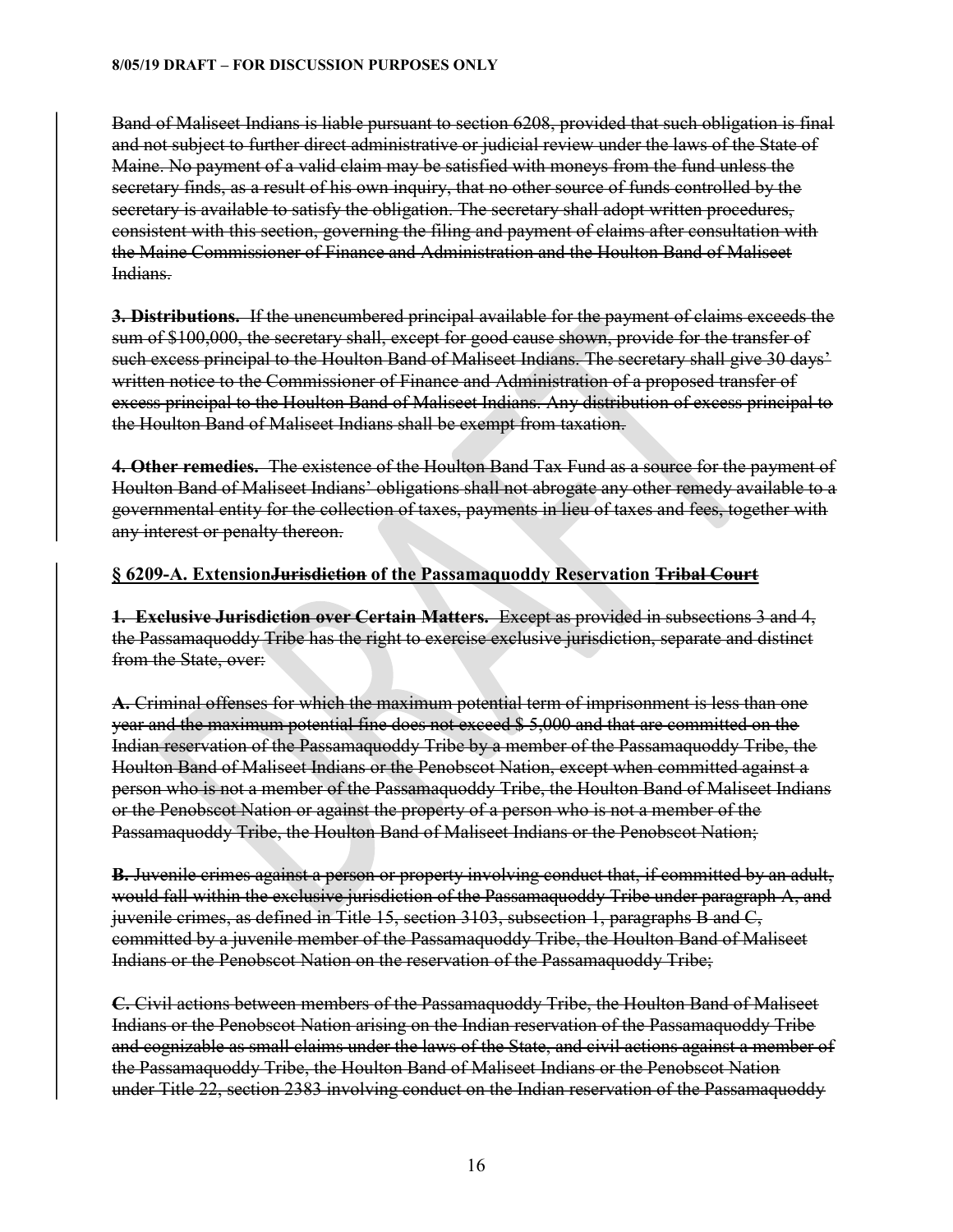Tribe by a member of the Passamaquoddy Tribe, the Houlton Band of Maliseet Indians or the Penobscot Nation;

D. Indian child custody proceedings to the extent authorized by applicable federal law; and

E. Other domestic relations matters, including marriage, divorce and support, between members of the Passamaquoddy Tribe, the Houlton Band of Maliseet Indians or the Penobscot Nation, both of whom reside within the Indian reservation of the Passamaquoddy Tribe.

The governing body of the Passamaquoddy Tribe shall decide whether to exercise or terminate the exercise of the exclusive jurisdiction authorized by this subsection. If the Passamaquoddy Tribe chooses not to exercise, or chooses to terminate its exercise of, jurisdiction over the criminal, juvenile, civil and domestic matters described in this subsection, the State has exclusive jurisdiction over those matters. Except as provided in paragraphs A and B, all laws of the State relating to criminal offenses and juvenile crimes apply within the Passamaquoddy Indian reservation and the State has exclusive jurisdiction over those offenses and crimes

2. Definitions of Crimes; Tribal Procedures. In exercising its exclusive jurisdiction under subsection 1, paragraphs A and B, the Passamaquoddy Tribe is deemed to be enforcing Passamaquoddy tribal law. The definitions of the criminal offenses and juvenile crimes and the punishments applicable to those criminal offenses and juvenile crimes over which the Passamaquoddy Tribe has exclusive jurisdiction under this section are governed by the laws of the State. Issuance and execution of criminal process are also governed by the laws of the State. The procedures for the establishment and operation of tribal forums created to effectuate the purposes of this section are governed by federal statute, including, without limitation, the provisions of 25 United States Code, Sections 1301 to 1303 and rules or regulations generally applicable to the exercise of criminal jurisdiction by Indian tribes on federal Indian reservations.

3. Lesser Included Offenses in State Courts. In any criminal proceeding in the courts of the State in which a criminal offense under the exclusive jurisdiction of the Passamaquoddy Tribe constitutes a lesser included offense of the criminal offense charged, the defendant may be convicted in the courts of the State of the lesser included offense. A lesser included offense is as defined under the laws of the State.

4. Double Jeopardy, Collateral Estoppel. A prosecution for a criminal offense or juvenile crime over which the Passamaquoddy Tribe has exclusive jurisdiction under this section does not bar a prosecution for a criminal offense or juvenile crime, arising out of the same conduct, over which the State has exclusive jurisdiction. A prosecution for a criminal offense or juvenile crime over which the State has exclusive jurisdiction does not bar a prosecution for a criminal offense or juvenile crime, arising out of the same conduct, over which the Passamaquoddy Tribe has exclusive jurisdiction under this section. The determination of an issue of fact in a criminal or juvenile proceeding conducted in a Passamaquoddy tribal forum does not constitute collateral estoppel in a criminal or juvenile proceeding conducted in a state court. The determination of an issue of fact in a criminal or juvenile proceeding conducted in a state court does not constitute collateral estoppel in a criminal or juvenile proceeding conducted in a Passamaquoddy tribal forum.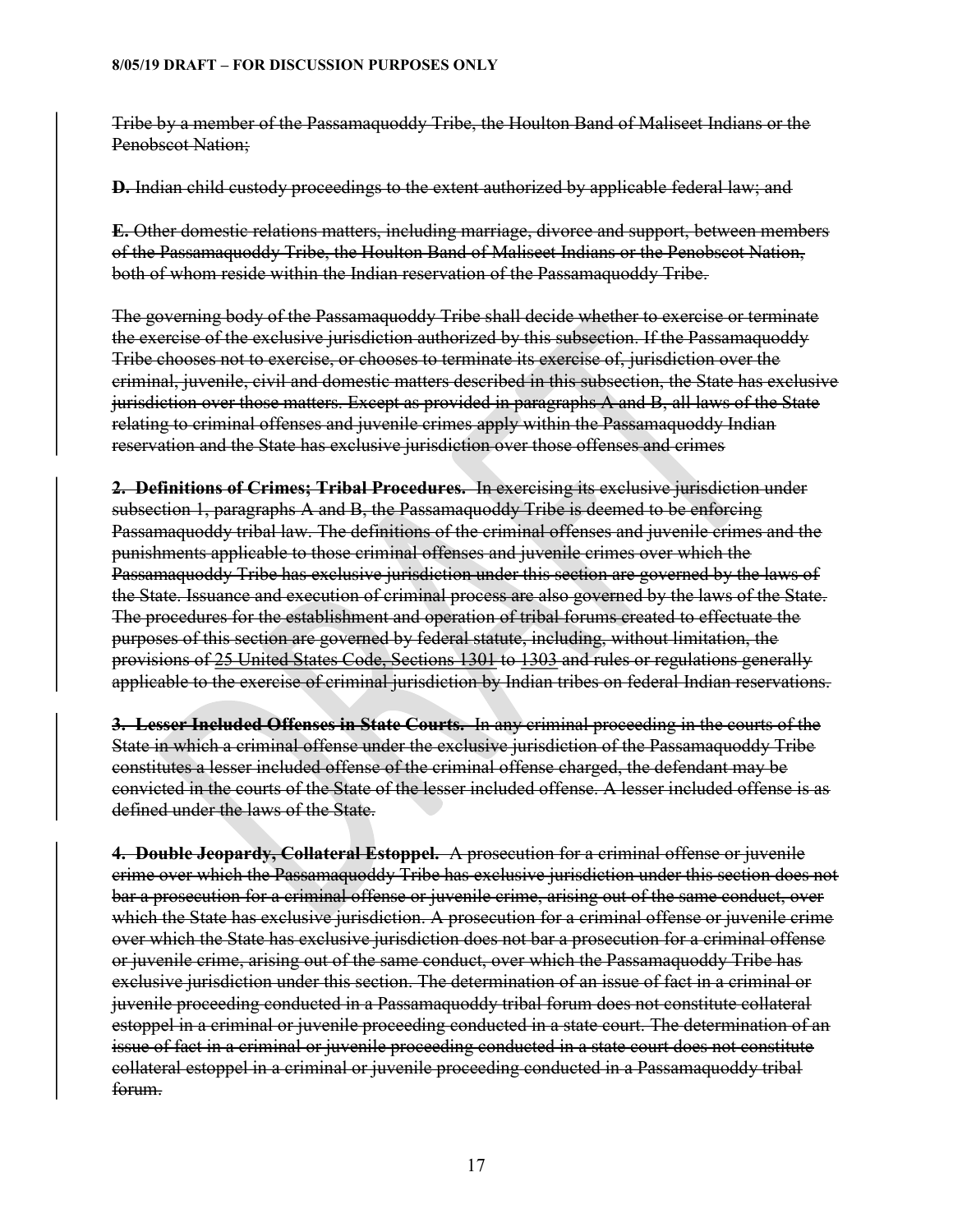5. Future Indian Communities. Any 25 or more adult members of the Passamaquoddy Tribe residing within their Indian territory and in reasonable proximity to each other may petition the commission for designation as an extended reservation. If the commission determines, after investigation, that the petitioning Passamaquoddy tribal members constitute an extended reservation, the commission shall establish the boundaries of the extended reservation and recommend to the Legislature that, subject to the approval of the governing body of the Passamaquoddy Tribe, it amend this Act to extend the jurisdiction of the Passamaquoddy Tribe to the extended reservation. The boundaries of an extended reservation may not exceed those reasonably necessary to encompass the petitioning Passamaquoddy tribal members.

## § 6209-B. Extension Jurisdiction of the Penobscot Nation Reservation Tribal Court

1. Exclusive Jurisdiction over Certain Matters. Except as provided in subsections 3 and 4, the Penobscot Nation has the right to exercise exclusive jurisdiction, separate and distinct from the State, over:

A. Criminal offenses for which the maximum potential term of imprisonment does not exceed one year and the maximum potential fine does not exceed \$ 5,000 and that are committed on the Indian reservation of the Penobscot Nation by a member of any federally recognized Indian tribe, nation, band or other group, except when committed against a person who is not a member of any federally recognized Indian tribe, nation, band or other group or against the property of a person who is not a member of any federally recognized Indian tribe, nation, band or other group;

B. Juvenile crimes against a person or property involving conduct that, if committed by an adult, would fall within the exclusive jurisdiction of the Penobscot Nation under paragraph A, and juvenile crimes, as defined in Title 15, section 3103, subsection 1, paragraphs B and C, committed by a juvenile member of either the Passamaquoddy Tribe or the Penobscot Nation on the Indian reservation of the Penobscot Nation;

C. Civil actions between members of either the Passamaquoddy Tribe or the Penobscot Nation arising on the Indian reservation of the Penobscot Nation and cognizable as small claims under the laws of the State, and civil actions against a member of either the Passamaquoddy Tribe or the Penobscot Nation under Title 22, section 2383 involving conduct on the Indian reservation of the Penobscot Nation by a member of either the Passamaquoddy Tribe or the Penobscot Nation;

**D.** Indian child custody proceedings to the extent authorized by applicable federal law; and

E. Other domestic relations matters, including marriage, divorce and support, between members of either the Passamaquoddy Tribe or the Penobscot Nation, both of whom reside on the Indian reservation of the Penobscot Nation.

The governing body of the Penobscot Nation shall decide whether to exercise or terminate the exercise of the exclusive jurisdiction authorized by this subsection. If the Penobscot Nation chooses not to exercise, or chooses to terminate its exercise of, jurisdiction over the criminal, juvenile, civil and domestic matters described in this subsection, the State has exclusive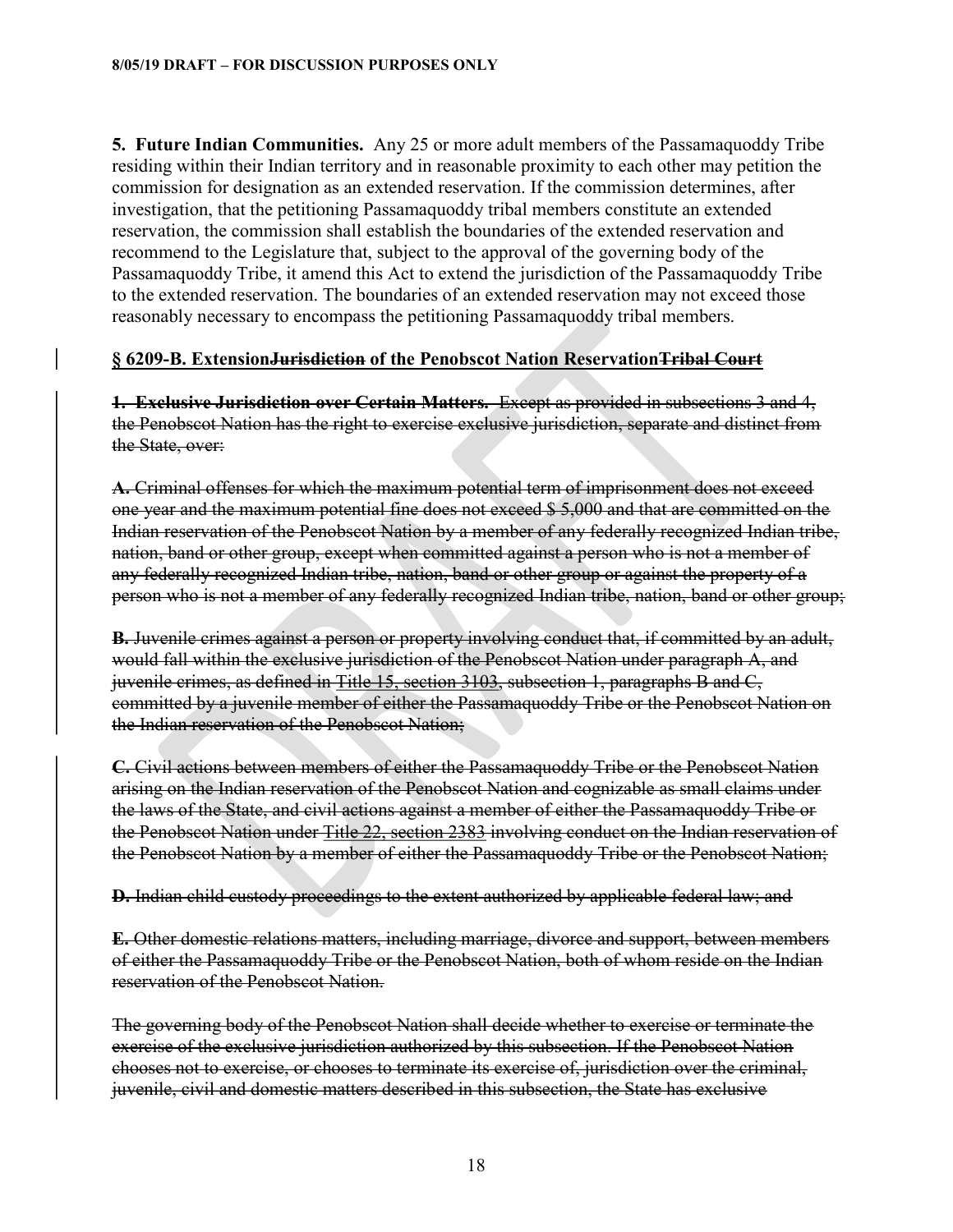jurisdiction over those matters. Except as provided in paragraphs A and B, all laws of the State relating to criminal offenses and juvenile crimes apply within the Penobscot Indian reservation and the State has exclusive jurisdiction over those offenses and crimes.

2. Definitions of Crimes; Tribal Procedures. In exercising its exclusive jurisdiction under subsection 1, paragraphs A and B, the Penobscot Nation is deemed to be enforcing Penobscot tribal law. The definitions of the criminal offenses and juvenile crimes and the punishments applicable to those criminal offenses and juvenile crimes over which the Penobscot Nation has exclusive jurisdiction under this section are governed by the laws of the State. Issuance and execution of criminal process are also governed by the laws of the State. The procedures for the establishment and operation of tribal forums created to effectuate the purposes of this section are governed by federal statute, including, without limitation, the provisions of 25 United States Code, Sections 1301 to 1303 and rules or regulations generally applicable to the exercise of criminal jurisdiction by Indian tribes on federal Indian reservations.

3. Lesser Included Offenses in State Courts. In any criminal proceeding in the courts of the State in which a criminal offense under the exclusive jurisdiction of the Penobscot Nation constitutes a lesser included offense of the criminal offense charged, the defendant may be convicted in the courts of the State of the lesser included offense. A lesser included offense is as defined under the laws of the State.

4. Double Jeopardy, Collateral Estoppel. A prosecution for a criminal offense or juvenile crime over which the Penobscot Nation has exclusive jurisdiction under this section does not bar a prosecution for a criminal offense or juvenile crime, arising out of the same conduct, over which the State has exclusive jurisdiction. A prosecution for a criminal offense or juvenile crime over which the State has exclusive jurisdiction does not bar a prosecution for a criminal offense or juvenile crime, arising out of the same conduct, over which the Penobscot Nation has exclusive jurisdiction under this section. The determination of an issue of fact in a criminal or juvenile proceeding conducted in a tribal forum does not constitute collateral estoppel in a criminal or juvenile proceeding conducted in a state court. The determination of an issue of fact in a criminal or juvenile proceeding conducted in a state court does not constitute collateral estoppel in a criminal or juvenile proceeding conducted in a tribal forum.

5. Future Indian Communities. Any 25 or more adult members of the Penobscot Nation residing within their Indian territory and in reasonable proximity to each other may petition the commission for designation as an extended reservation. If the commission determines, after investigation, that the petitioning tribal members constitute an extended reservation, the commission shall establish the boundaries of the extended reservation and recommend to the Legislature that, subject to the approval of the governing body of the Penobscot Nation, it amend this Act to extend the jurisdiction of the Penobscot Nation to the extended reservation. The boundaries of an extended reservation may not exceed those reasonably necessary to encompass the petitioning tribal members.

## § 6209-C. Jurisdiction of the Houlton Band of Maliseet Indians Tribal Court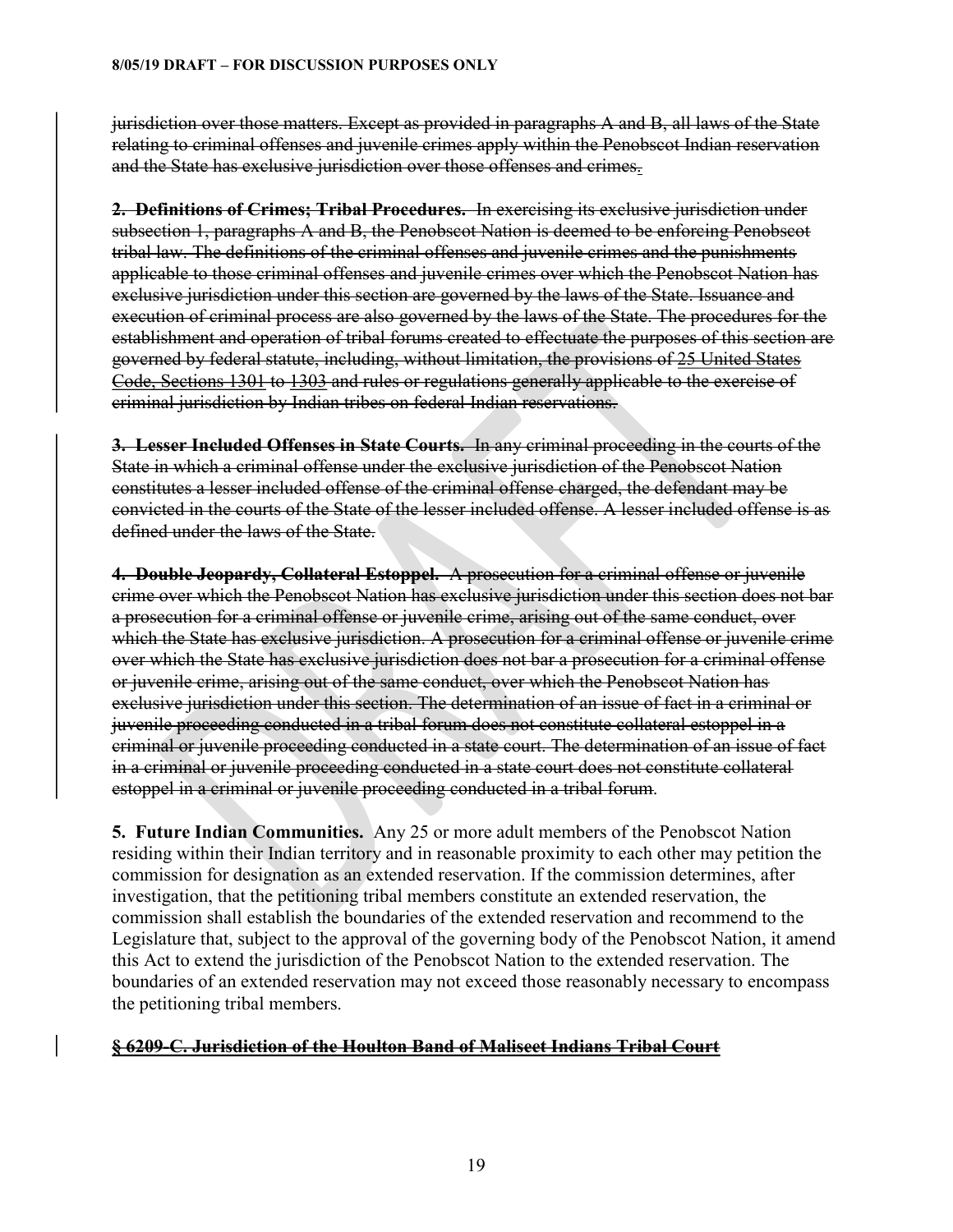1. Exclusive Jurisdiction over Certain Matters. Except as provided in subsections 3 and 4, the Houlton Band of Maliseet Indians has the right to exercise exclusive jurisdiction, separate and distinct from the State, over:

A. Criminal offenses for which the maximum potential term of imprisonment does not exceed one year and the maximum potential fine does not exceed \$ 5,000 and that are committed on the Houlton Band Jurisdiction Land by a member of the Houlton Band of Maliseet Indians, except when committed against a person who is not a member of the Houlton Band of Maliseet Indians or against the property of a person who is not a member of the Houlton Band of Maliseet Indians;

B. Juvenile crimes against a person or property involving conduct that, if committed by an adult, would fall within the exclusive jurisdiction of the Houlton Band of Maliseet Indians under paragraph A and juvenile crimes, as defined in Title 15, section 3103, subsection 1, paragraphs B and C, committed by a juvenile member of the Houlton Band of Maliseet Indians on the Houlton Band Jurisdiction Land;

C. Civil actions between members of the Houlton Band of Maliseet Indians arising on the Houlton Band Jurisdiction Land and cognizable as small claims under the laws of the State and civil actions against a member of the Houlton Band of Maliseet Indians under Title 22, section 2383 involving conduct on the Houlton Band Jurisdiction Land by a member of the Houlton Band of Maliseet Indians;

**D.** Indian child custody proceedings to the extent authorized by applicable federal law; and

E. Other domestic relations matters, including marriage, divorce and support, between members of the Houlton Band of Maliseet Indians, both of whom reside within the Houlton Band Jurisdiction Land.

The governing body of the Houlton Band of Maliseet Indians shall decide whether to exercise or terminate the exercise of the exclusive jurisdiction authorized by this subsection. The decision to exercise, to terminate the exercise of or to reassert the exercise of jurisdiction under each of the subject areas described by paragraphs A to E may be made separately. Until the Houlton Band of Maliseet Indians notifies the Attorney General that the band has decided to exercise exclusive jurisdiction set forth in any or all of the paragraphs in this subsection, the State has exclusive jurisdiction over those matters. If the Houlton Band of Maliseet Indians chooses not to exercise or chooses to terminate its exercise of exclusive jurisdiction set forth in any or all of the paragraphs in this subsection, the State has exclusive jurisdiction over those matters until the Houlton Band of Maliseet Indians chooses to exercise its exclusive jurisdiction. When the Houlton Band of Maliseet Indians chooses to reassert the exercise of exclusive jurisdiction over any or all of the areas of the exclusive jurisdiction authorized by this subsection it must first provide 30 days' notice to the Attorney General. Except as provided in subsections 2 and 3, all laws of the State relating to criminal offenses and juvenile crimes apply within the Houlton Band Trust Land and the State has exclusive jurisdiction over those offenses and crimes.

1-A. Exclusive Jurisdiction over Penobscot Nation Members. The Houlton Band of Maliseet Indians has the right to exercise exclusive jurisdiction, separate and distinct from the State, over: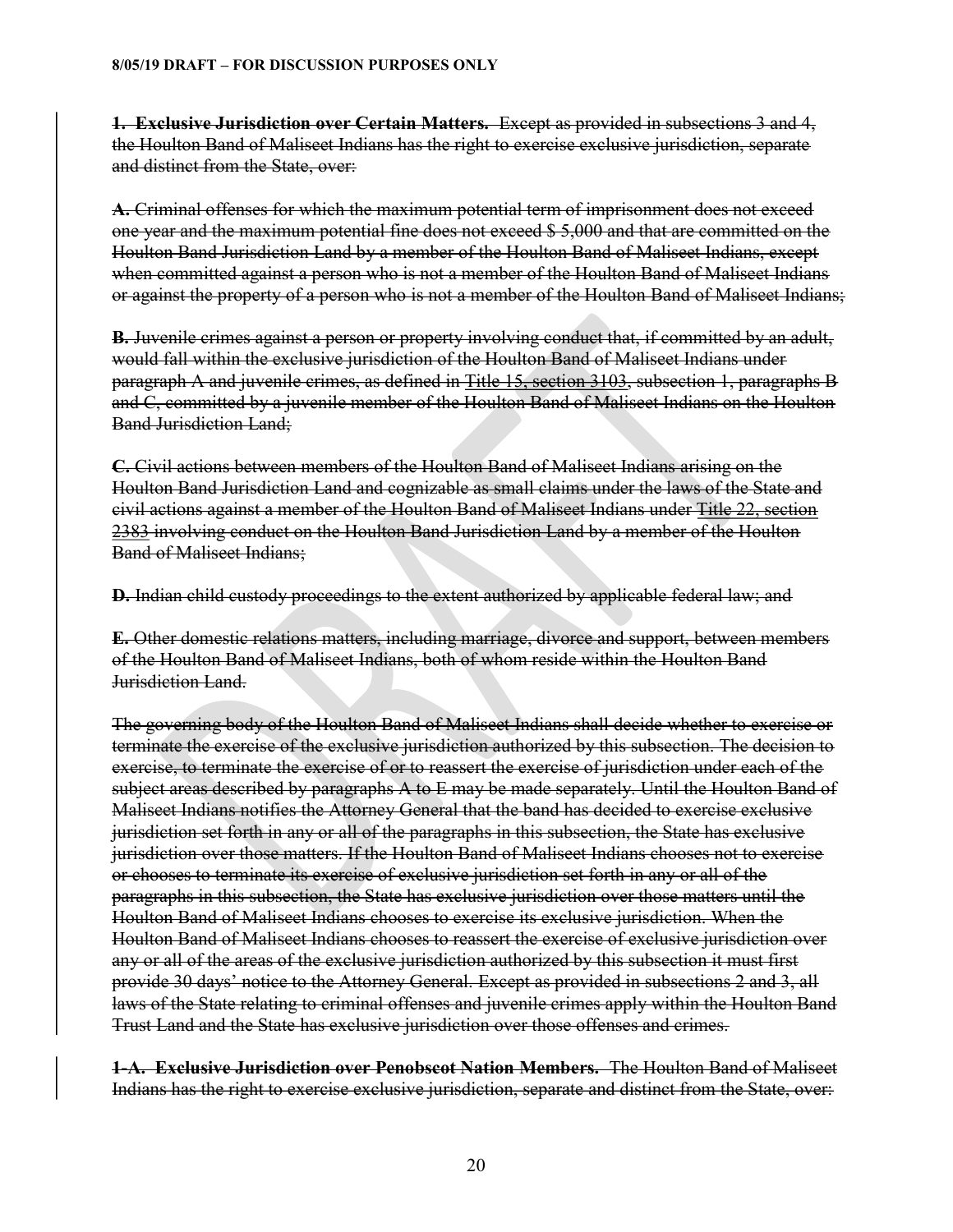A. Criminal offenses for which the maximum potential term of imprisonment does not exceed one year and the maximum potential fine does not exceed \$ 5,000 and that are committed on the Houlton Band Jurisdiction Land by a member of the Penobscot Nation against a member or property of a member of those federally recognized Indian tribes otherwise subject to the exclusive jurisdiction of the Houlton Band of Maliseet Indians under this subsection, and by a member of those federally recognized Indian tribes otherwise subject to the exclusive jurisdiction of the Houlton Band of Maliseet Indians under this subsection against a member or the property of a member of the Penobscot Nation;

B. Juvenile crimes against a person or property involving conduct that, if committed by an adult, would fall within the exclusive jurisdiction of the Houlton Band of Maliseet Indians under paragraph A and juvenile crimes, as defined in Title 15, section 3103, subsection 1, paragraphs B and C, committed by a juvenile member of the Penobscot Nation on the Houlton Band Jurisdiction Land;

C. Civil actions between a member of those federally recognized Indian tribes otherwise subject to the exclusive jurisdiction of the Houlton Band of Maliseet Indians under this subsection and members of the Penobscot Nation arising on the Houlton Band Jurisdiction Land and cognizable as small claims under the laws of the State and civil actions against a member of the Penobscot Nation under Title 22, section 2383 involving conduct on the Houlton Band Jurisdiction Land by a member of the Penobscot Nation;

D. Indian child custody proceedings to the extent authorized by applicable federal law; and

E. Other domestic relations matters, including marriage, divorce and support, between members of either those federally recognized Indian tribes otherwise subject to the exclusive jurisdiction of the Houlton Band of Maliseet Indians under this subsection or the Penobscot Nation, both of whom reside on the Houlton Band Jurisdiction Land.

The Houlton Band of Maliseet Indians may assert, terminate or reassert exclusive jurisdiction over these areas as described in subsection 1.

1-B. Exclusive Jurisdiction over Passamaquoddy Tribe Members. The Houlton Band of Maliseet Indians has the right to exercise exclusive jurisdiction, separate and distinct from the State, over:

A. Criminal offenses for which the maximum potential term of imprisonment does not exceed one year and the maximum potential fine does not exceed \$ 5,000 and that are committed on the Houlton Band Jurisdiction Land by a member of the Passamaquoddy Tribe against a member or property of a member of those federally recognized Indian tribes otherwise subject to the exclusive jurisdiction of the Houlton Band of Maliseet Indians under this subsection, and by a member of those federally recognized Indian tribes otherwise subject to the exclusive jurisdiction of the Houlton Band of Maliseet Indians under this subsection against a member or the property of a member of the Passamaquoddy Tribe;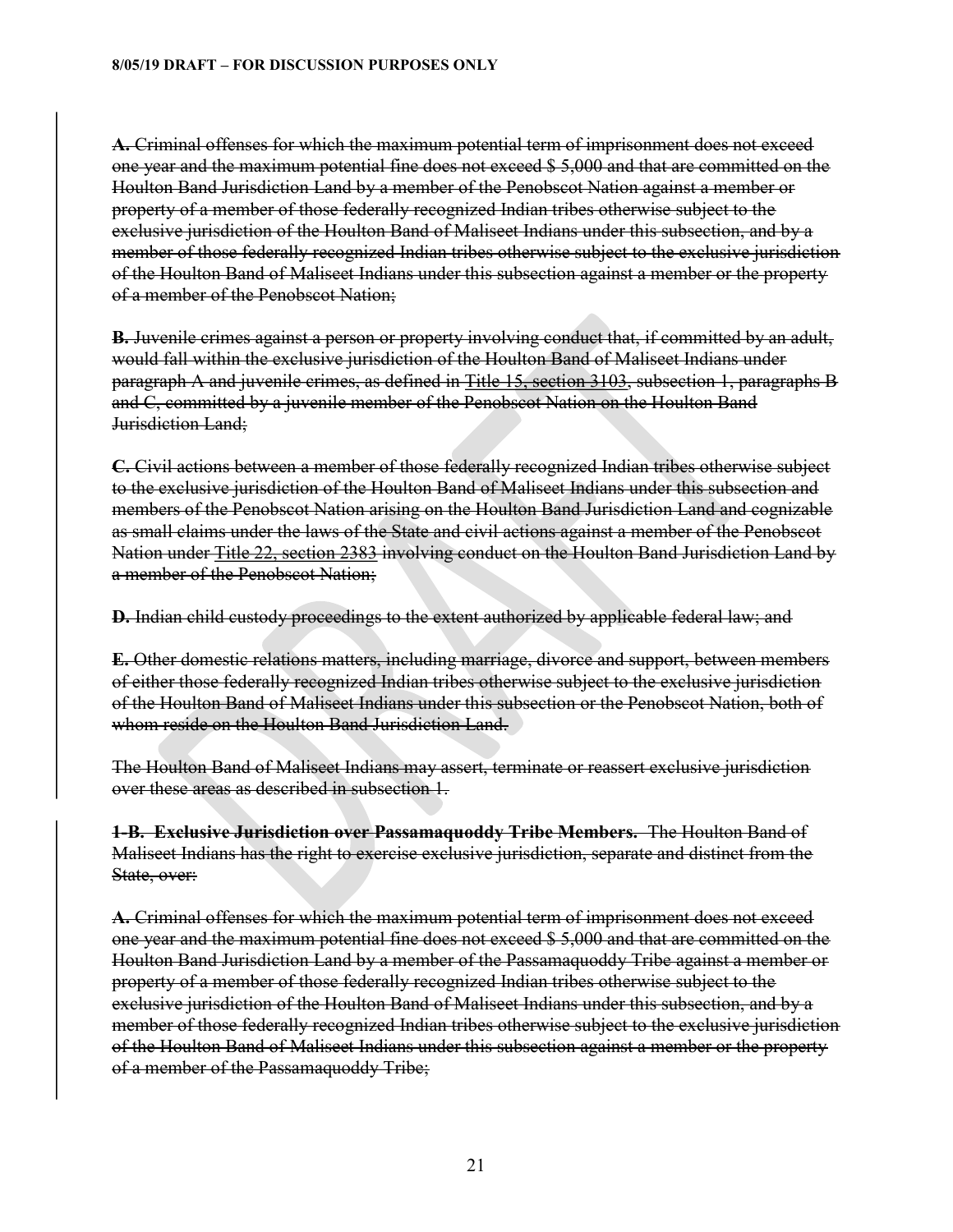B. Juvenile crimes against a person or property involving conduct that, if committed by an adult, would fall within the exclusive jurisdiction of the Houlton Band of Maliseet Indians under paragraph A and juvenile crimes, as defined in Title 15, section 3103, subsection 1, paragraphs B and C, committed by a juvenile member of the Passamaquoddy Tribe on the Houlton Band Jurisdiction Land;

C. Civil actions between a member of those federally recognized Indian tribes otherwise subject to the exclusive jurisdiction of the Houlton Band of Maliseet Indians under this subsection and members of the Passamaquoddy Tribe arising on the Houlton Band Jurisdiction Land and cognizable as small claims under the laws of the State and civil actions against a member of the Passamaquoddy Tribe under Title 22, section 2383 involving conduct on the Houlton Band Jurisdiction Land by a member of the Passamaquoddy Tribe;

D. Indian child custody proceedings to the extent authorized by applicable federal law; and

E. Other domestic relations matters, including marriage, divorce and support, between members of either those federally recognized Indian tribes otherwise subject to the exclusive jurisdiction of the Houlton Band of Maliseet Indians under this subsection or the Passamaquoddy Tribe, both of whom reside on the Houlton Band Jurisdiction Land.

The Houlton Band of Maliseet Indians may assert, terminate or reassert exclusive jurisdiction over these areas as described in subsection 1.

2. Definitions of Crimes; Tribal Procedures. In exercising its exclusive jurisdiction under subsection 1, paragraphs A and B, the Houlton Band of Maliseet Indians is deemed to be enforcing tribal law of the Houlton Band of Maliseet Indians. The definitions of the criminal offenses and juvenile crimes and the punishments applicable to those criminal offenses and juvenile crimes over which the Houlton Band of Maliseet Indians has exclusive jurisdiction under this section are governed by the laws of the State. Issuance and execution of criminal process are also governed by the laws of the State. The procedures for the establishment and operation of tribal forums created to effectuate the purposes of this section are governed by federal statute, including, without limitation, the provisions of 25 United States Code, Sections 1301 to 1303 and rules and regulations generally applicable to the exercise of criminal jurisdiction by Indian tribes on federal Indian reservations.

3. Lesser Included Offenses in State Courts. In any criminal proceeding in the courts of the State in which a criminal offense under the exclusive jurisdiction of the Houlton Band of Maliseet Indians constitutes a lesser included offense of the criminal offense charged, the defendant may be convicted in the courts of the State of the lesser included offense. A lesser included offense is as defined under the laws of the State.

4. Double Jeopardy; Collateral Estoppel. A prosecution for a criminal offense or juvenile crime over which the Houlton Band of Maliseet Indians has exclusive jurisdiction under this section does not bar a prosecution for a criminal offense or juvenile crime arising out of the same conduct over which the State has exclusive jurisdiction. A prosecution for a criminal offense or juvenile crime over which the State has exclusive jurisdiction does not bar a prosecution for a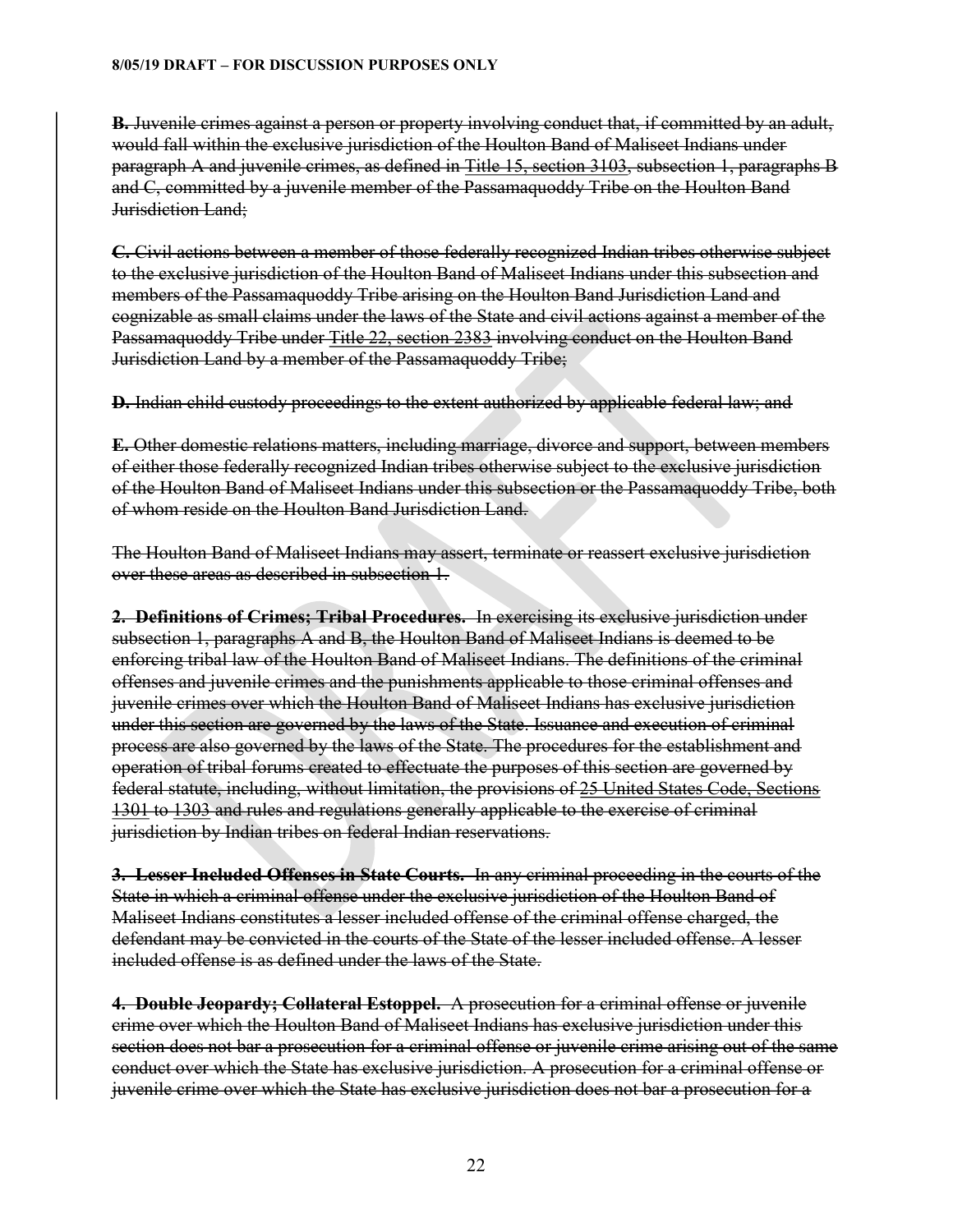criminal offense or juvenile crime arising out of the same conduct over which the Houlton Band of Maliseet Indians has exclusive jurisdiction under this section. The determination of an issue of fact in a criminal or juvenile proceeding conducted in a tribal forum does not constitute collateral estoppel in a criminal or juvenile proceeding conducted in a state court. The determination of an issue of fact in a criminal or juvenile proceeding conducted in a state court does not constitute collateral estoppel in a criminal or juvenile proceeding conducted in a tribal forum.

5. Houlton Band Jurisdiction Land. For the purposes of this section, "Houlton Band Jurisdiction Land" means only the Houlton Band Trust Land described as follows:

A. Lands transferred from Ralph E. Longstaff and Justina Longstaff to the United States of America in trust for the Houlton Band of Maliseet Indians, located in Houlton, Aroostook County and recorded in the Aroostook County South Registry of Deeds in Book 2144, Page 198; and

B. Lands transferred from F. Douglas Lowrey to the United States of America in trust for the Houlton Band of Maliseet Indians, located in Houlton and Littleton, Aroostook County and recorded in the Aroostook County South Registry of Deeds in Book 2847, Page 114.

The designation of Houlton Band Jurisdiction Land in this subsection in no way affects the acquisition of additional Houlton Band Trust Land pursuant to applicable federal and state law, nor limits the Houlton Band of Maliseet Indians from making additional requests that portions of the trust land be included in this subsection.

6. Effective Date; Full Faith and Credit. This section takes effect only if the State, the Passamaquoddy Tribe and the Penobscot Nation agree to give full faith and credit to the judicial proceedings of the Houlton Band of Maliseet Indians and the Houlton Band of Maliseet Indians agrees to give full faith and credit to the judicial proceedings of the State, the Passamaquoddy Tribe and the Penobscot Nation.

## § 6209-D. Full faith and credit

The Passamaquoddy Tribe, the Penobscot Nation and the State shall agree to give full faith and credit to the judicial proceedings of the Houlton Band of Maliseet Indians.

The Houlton Band of Maliseet Indians shall agrees to give full faith and credit to the judicial proceedings of the Passamaquoddy Tribe, the Penobscot Nation and the State.

#### § 6210. State lLaw enforcement on Indian reservations and within Indian territory

1. Exclusive authority of tribal law enforcement officers. Law enforcement officers appointed by the Passamaquoddy Tribe and the Penobscot Nation have exclusive authority to enforce, within their respective Indian territories, ordinances adopted under section 6206 and section 6207, subsection 1, and to enforce, on their respective Indian reservations, the criminal, juvenile, civil and domestic relations laws over which the Passamaquoddy Tribe or the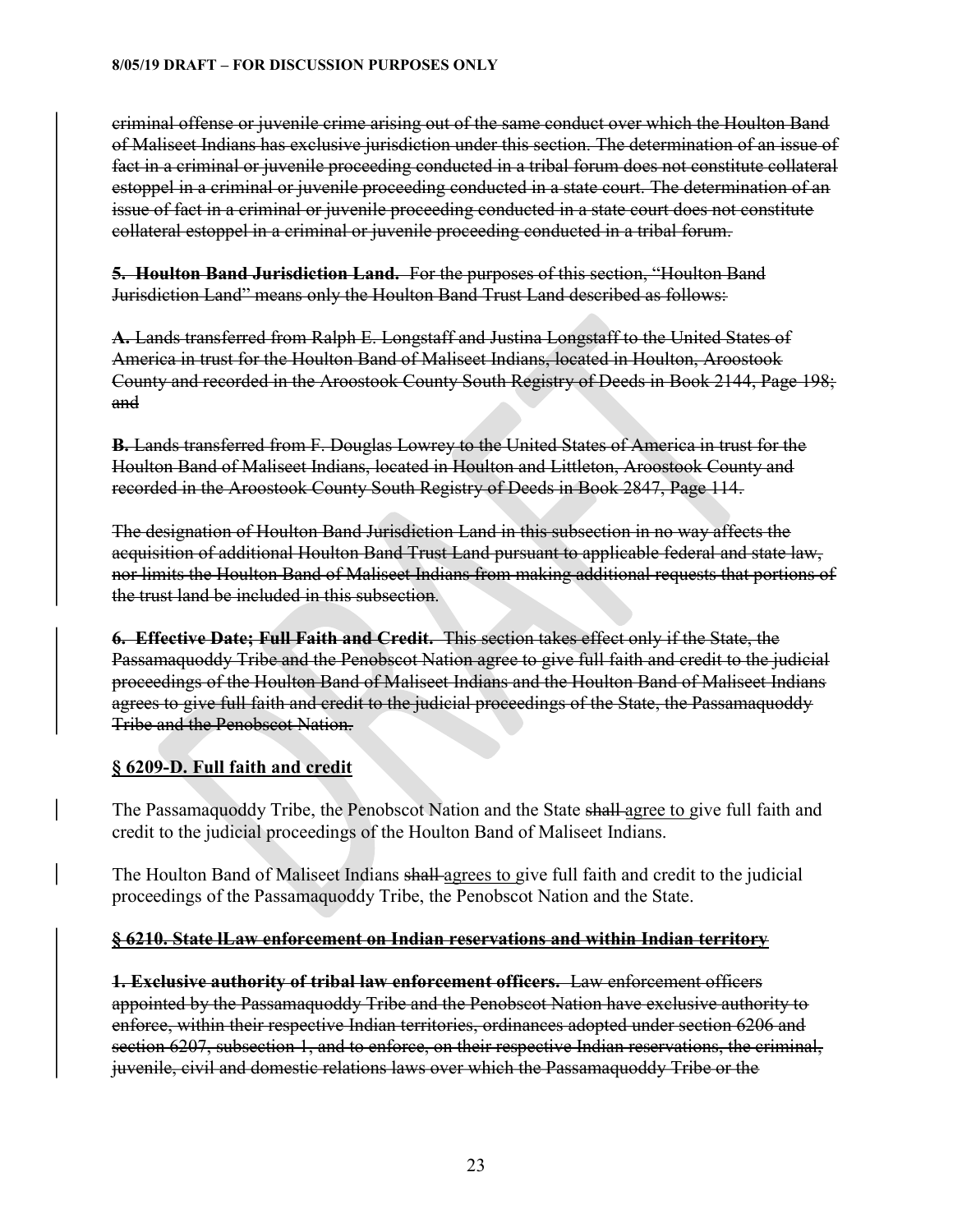Penobscot Nation have jurisdiction under section 6209-A, subsection 1 and section 6209-B, subsection 1, respectively.

2. Joint authority of tribal and state law enforcement officers. Law enforcement officers appointed by the Passamaquoddy Tribe or the Penobscot Nation have the authority within their respective Indian territories and state and county law enforcement officers have the authority within both Indian territories to enforce rules or regulations adopted by the commission under section 6207, subsection 3 and to enforce all laws of the State other than those over which the Passamaquoddy Tribe or the Penobscot Nation has exclusive jurisdiction under section 6209-A, subsection 1 and section 6209-B, subsection 1, respectively.

3. Agreements for cooperation and mutual aid. This section does not prevent the Passamaquoddy Tribe or the Penobscot Nation and any state, county or local law enforcement agency from entering into agreements for cooperation and mutual aid.

4. Powers and training requirements. Law enforcement officers appointed by the Passamaquoddy Tribe and the Penobscot Nation possess the same powers and are subject to the same duties, limitations and training requirements as other corresponding law enforcement officers under the laws of the State.

## § 6211. Eligibility of Indian tribes forand state funding

1. Eligibility generally. The Passamaquoddy Tribe, the Penobscot Nation and the Houlton Band of Maliseet Indians shall be eligible for participation and entitled to receive benefits from the State under any state program which provides financial assistance to all municipalities as a matter of right because citizens of the tribes are also citizens of the State. Such entitlement shall be determined using statutory criteria and formulas generally applicable to municipalities in the State. To the extent that any such program requires municipal financial participation as a condition of state funding, the share for the Passamaquoddy Tribe, the Penobscot Nation or the Houlton Band of Maliseet Indians may be raised through any source of revenue available to the respective tribe, nation or band. Additionally, to the extent that the State applies for and receives federal funds in part based on inclusion of the citizens of the tribes within the State's user population, the State shall coordinate with the tribes to ensure the tribal citizens realize the benefits of such federal funds. <del>, including but without limitation taxation to the extent authorized</del> within its respective Indian territory. In the event that any applicable formula regarding distribution of moneys employs a factor for the municipal real property tax rate, and in the absence of such tax within the Indian territory, the formula applicable to such Indian territory shall be computed using the most current average equalized real property tax rate of all municipalities in the State as determined by the State Tax Assessor. In the event any such formula regarding distribution of moneys employs a factor representing municipal valuation, the valuation applicable to such Indian territory shall be determined by the State Tax Assessor in the manner generally provided by the laws of the State, provided, however, that property owned by or held in trust for either tribe or nation and used for governmental purposes shall be treated for purposes of valuation as like property owned by a municipality.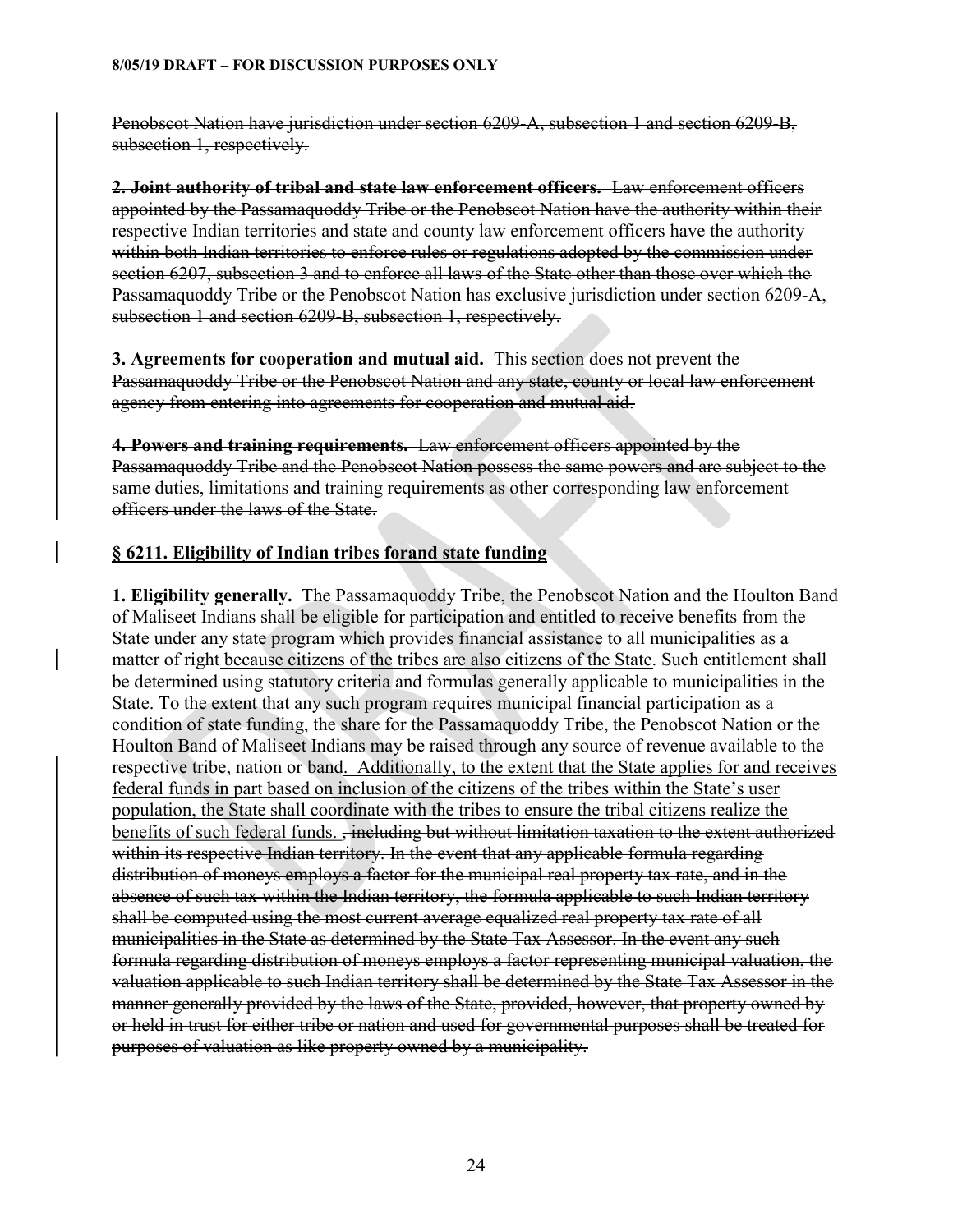2. Limitation on eligibility. In computing the extent to which the Passamaquoddy Tribe, the Penobscot Nation or the Houlton Band of Maliseet Indians is entitled to receive state funds under subsection 1, other than funds in support of education, any money received by the respective tribe, nation or band from the United States within substantially the same period for which state funds are provided, for a program or purpose substantially similar to that funded by the State, and in excess of any local share ordinarily required by state law as a condition of state funding, must be deducted in computing any payment to be made to the respective tribe, nation or band by the State. Unless otherwise provided by federal law, in computing the extent to which the Passamaquoddy Tribe, the Penobscot Nation or the Houlton Band of Maliseet Indians is entitled to receive state funds for education under subsection 1, the state payment must be reduced by 15% of the amount of federal funds for school operations received by the respective tribe, nation or band within substantially the same period for which state funds are provided, and in excess of any local share ordinarily required by state law as a condition of state funding. A reduction in state funding for secondary education may not be made under this section except as a result of federal funds received within substantially the same period and allocated or allocable to secondary education.

2-A. Limitation on eligibility.

[ 1997, c. 626, §3 (AFF); 1997, c. 626, §2 (RP).]

3. Eligibility for discretionary funds. The Passamaquoddy Tribe, the Penobscot Nation and the Houlton Band of Maliseet Indians are eligible to apply for any discretionary state grants or loans to the same extent and subject to the same eligibility requirements, including availability of funds, applicable to municipalities in the State.

4. Eligibility of individuals for state funds. Residents of the Indian territories or Houlton Band Trust Land are eligible for and entitled to receive any state grant, loan, unemployment compensation, medical or welfare benefit or other social service to the same extent as and subject to the same eligibility requirements applicable to other persons in the State as long as in computing the extent to which any person is entitled to receive any such funds any money received by such person from the United States within substantially the same period of time for which state funds are provided and for a program or purpose substantially similar to that funded by the State is deducted in computing any payment to be made by the State.

#### § 6212. Maine Indian Tribal-State Commission

1. Commission created. The Maine Indian Tribal-State Commission is established. The commission consists of 13 members, 6 to be appointed by the Governor, subject to review by the Joint Standing Committee on Judiciary and to confirmation by the Legislature, 2 to be appointed by the Houlton Band of Maliseet Indians, 2 to be appointed by the Passamaquoddy Tribe, 2 to be appointed by the Penobscot Nation and a chair, to be selected in accordance with subsection 2. The members of the commission, other than the chair, each serve for a term of 3 years and may be reappointed. In the event of the death, resignation or disability of a member, the appointing authority may fill the vacancy for the unexpired term.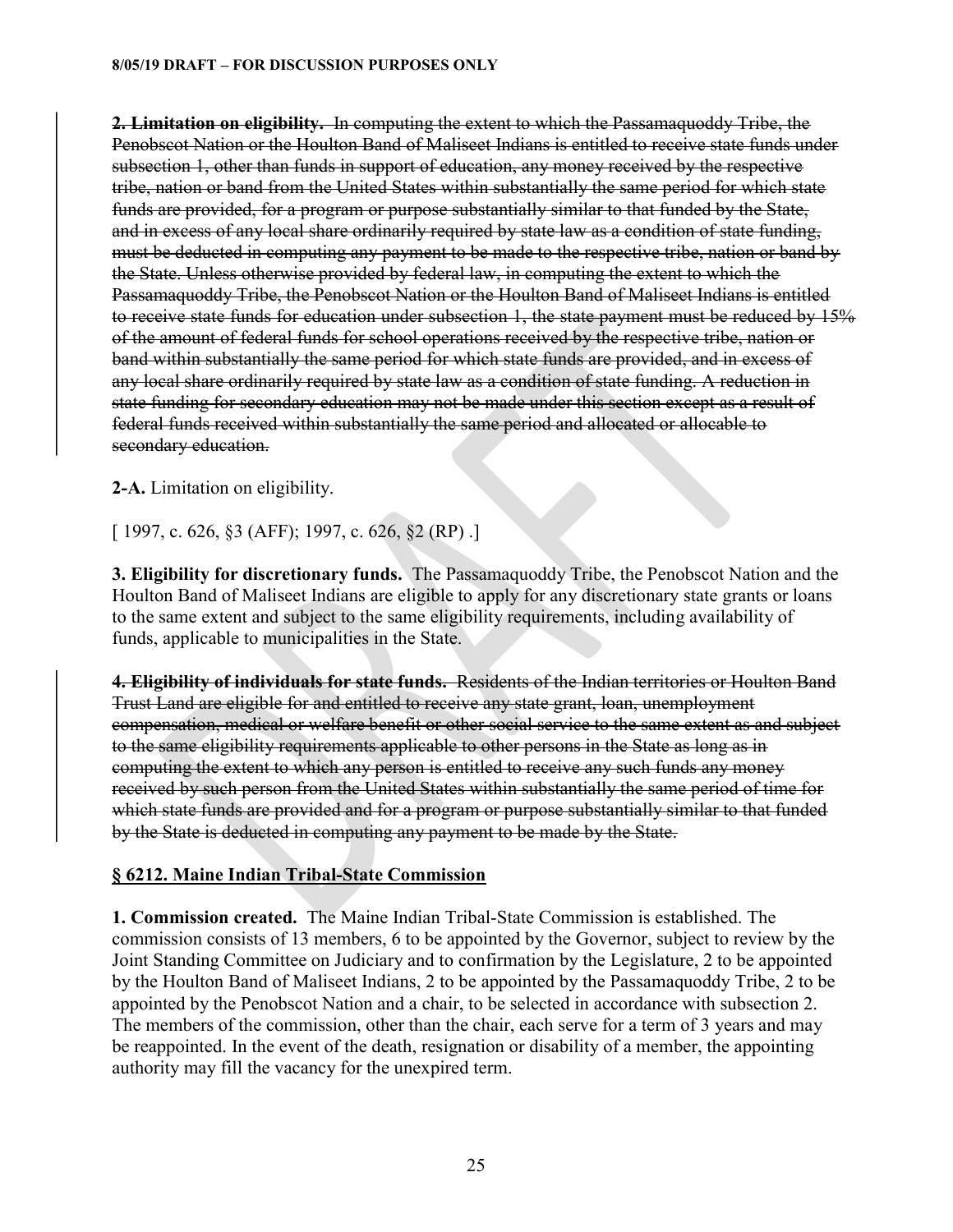2. Chair. The commission, by a majority vote of its 12 members, shall select an individual who is a resident of the State to act as chair. In the event of the death, resignation, replacement or disability of the chair, the commission may select, by a majority vote of its 12 remaining members, a new chair. When the commission is unable to select a chair within 120 days of the death, resignation, replacement or disability, the Governor, after consulting with the chiefs of the Houlton Band of Maliseet Indians, the Penobscot Nation and the Passamaquoddy Tribe, shall appoint an interim chair for a period of one year or for the period until the commission selects a chair in accordance with this section, whichever is shorter. The chair is a full-voting member of the commission and, except when appointed for an interim term, shall serve for 4 years.

3. Responsibilities. In addition to the responsibilities set forth in this Act, the commission shall continually review the effectiveness of this Act and the social, economic and legal relationship between the Houlton Band of Maliseet Indians, the Passamaquoddy Tribe and the Penobscot Nation and the State and shall make such reports and recommendations to the Legislature, the Houlton Band of Maliseet Indians, the Passamaquoddy Tribe and the Penobscot Nation as it determines appropriate. The Legislature shall hold hearings on any reports and recommendations provided by the commission within one year from receipt of such reports and recommendations.

Nine members constitute a quorum of the commission and a decision or action of the commission is not valid unless 7 members vote in favor of the action or decision.

4. Personnel, fees, expenses of commissioners. The commission may employ personnel as it considers necessary and desirable in order to effectively discharge its duties and responsibilities. These employees are not subject to state personnel laws or rules. The commission members are entitled to receive \$75 per day for their services and to reimbursement for reasonable expenses, including travel.

5. Interagency cooperation. In order to facilitate the work of the commission, all other agencies of the State shall cooperate with the commission and make available to it without charge information and data relevant to the responsibilities of the commission.

6. Funding. The commission may receive and accept, from any source, allocations, appropriations, loans, grants and contributions of money or other things of value to be held, used or applied to carry out this chapter, subject to the conditions upon which the loans, grants and contributions may be made, including, but not limited to, appropriations, allocations, loans, grants or gifts from a private source, federal agency or governmental subdivision of the State or its agencies. Notwithstanding Title 5, chapter 149, upon receipt of a written request from the commission, the State Controller shall pay the commission's full state allotment for each fiscal year to meet the estimated annual disbursement requirements of the commission.

The Governor or the Governor's designee and the chief executive elected leader or the chief executive elected leader's designee of the following tribes shall communicate to produce a proposed biennial budget for the commission and to discuss any adjustments to funding:

A. The Houlton Band of Maliseet Indians;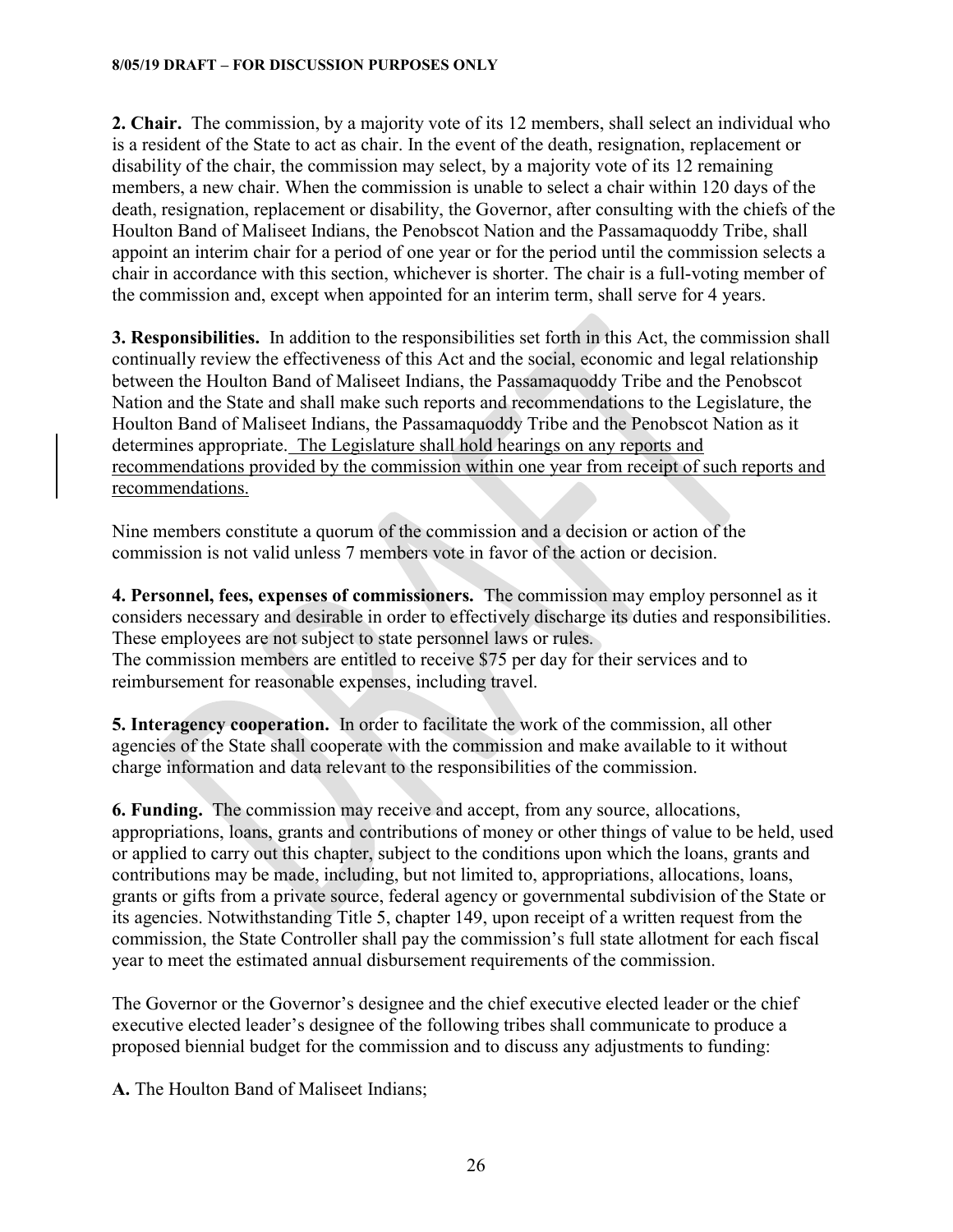B. The Passamaquoddy Tribe; and C. The Penobscot Nation.

# § 6213. Approval of prior land transfers

1. Approval of tribal land transfers. Any transfer of land or other natural resources located anywhere within the State, from, by, or on behalf of any Indian nation, or tribe or band of Indians including but without limitation any transfer pursuant to any treaty, compact or statute of any state, which transfer occurred prior to October 10, 1980the effective date of this Act, shall be deemed to have been made in accordance with the laws of the State.

2. Approval of certain individual land transfers. Any transfer of land or other natural resources located anywhere within the State, from, by or on behalf of any individual Indian, which occurred prior to December 1, 1873, including but without limitation any transfer pursuant to any treaty, compact or statute of any state, shall be deemed to have been made in accordance with the laws of the State.

## § 6214. Tribal school committees

The Passamaquoddy Tribe and the Penobscot Nation are authorized to create respective tribal school committees, in substitution for the committees heretofore provided for under the laws of the State. Such tribal school committees shall operate under the laws of the State applicable to school administrative units. The presently constituted tribal school committee of the respective tribe or nation shall continue in existence and shall exercise all the authority heretofore vested by law in it until such time as the respective tribe or nation creates the tribal school committee authorized by this section.

## § 6215. Tribal Consultation

1. Tribal Consent on Certain Actions. The State of Maine, and each of its officers, departments, and agencies shall consult with the Passamaquoddy Tribe, the Penobscot Nation, and the Houlton Band of Maliseet Indians, respectively, in order to obtain their free, prior and informed consent prior to taking actions that may directly and tangibly affect tribal rights or tribal resources, including but not limited to land, water, and other natural resources.

# 2. Tribal Consultation Prior to Certain Actions

A. The State of Maine, and each of its officers, departments, and agencies, will request government-to-government consultation with the Passamaquoddy Tribe, the Penobscot Nation, and the Houlton Band of Maliseet Indians, respectively, to ensure a complete understanding of certain proposed actions and to identify and address tribal concerns with the same. The requirement for consultation is independent of any other consent requirement.

B. The State of Maine, and each of its officers, departments, and agencies must consult with the Passamaquoddy Tribe, the Penobscot Nation, and the Houlton Band of Maliseet Indians, respectively, with the goal to avoid litigation wherever possible. Such consultation must occur prior to: the filing of civil litigation against the Passamaquoddy Tribe, the Penobscot Nation, or